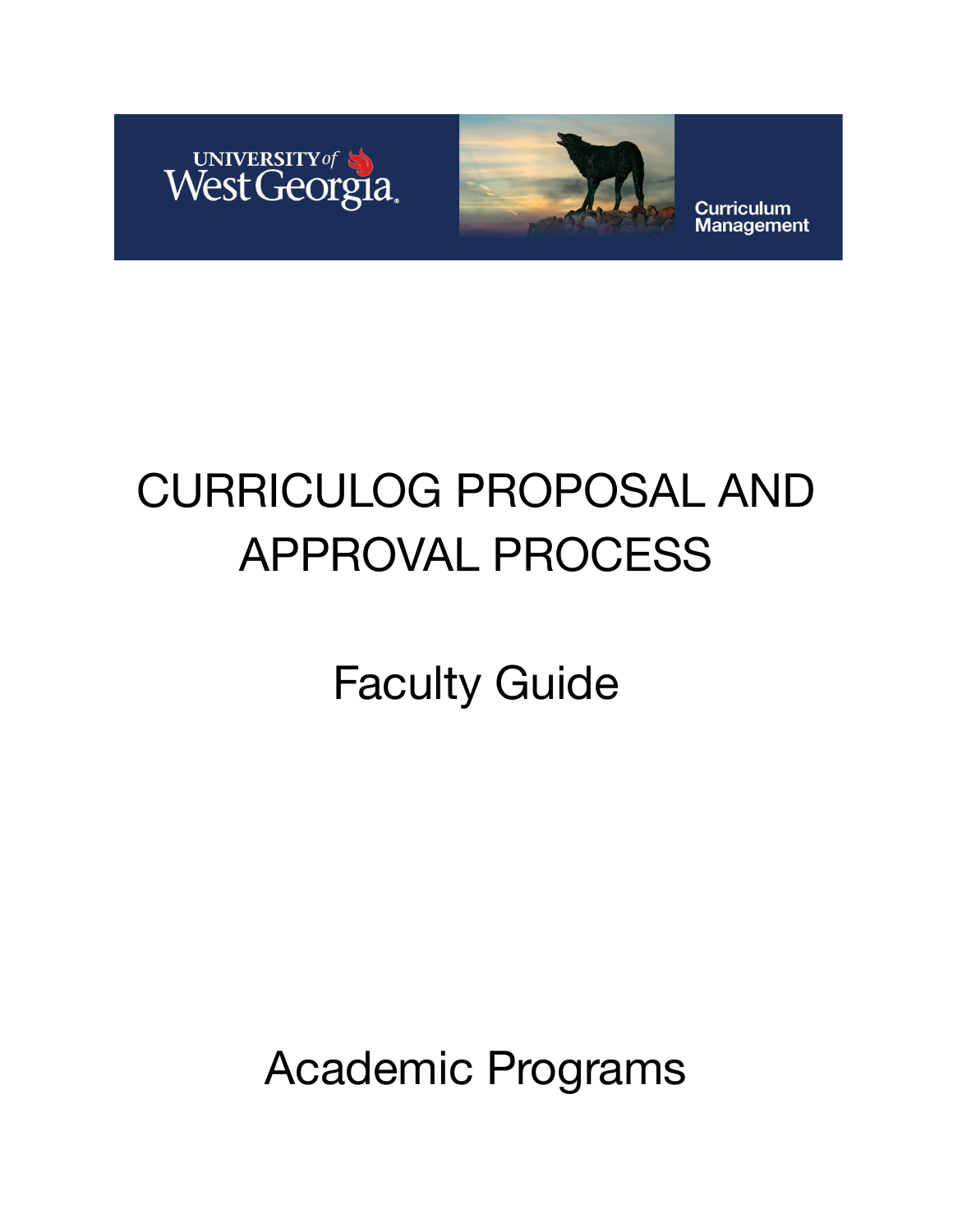### Table of Contents

| How to Make a Decision on My Proposal if I Forgot When I Launched10 |  |
|---------------------------------------------------------------------|--|
|                                                                     |  |
|                                                                     |  |
|                                                                     |  |
|                                                                     |  |
|                                                                     |  |
|                                                                     |  |
|                                                                     |  |
| Course Name, Learning Outcomes, or Catalog Descriptions15           |  |
|                                                                     |  |
|                                                                     |  |
|                                                                     |  |
|                                                                     |  |
|                                                                     |  |
|                                                                     |  |
|                                                                     |  |
|                                                                     |  |
| Review and Decision Making                                          |  |
|                                                                     |  |
|                                                                     |  |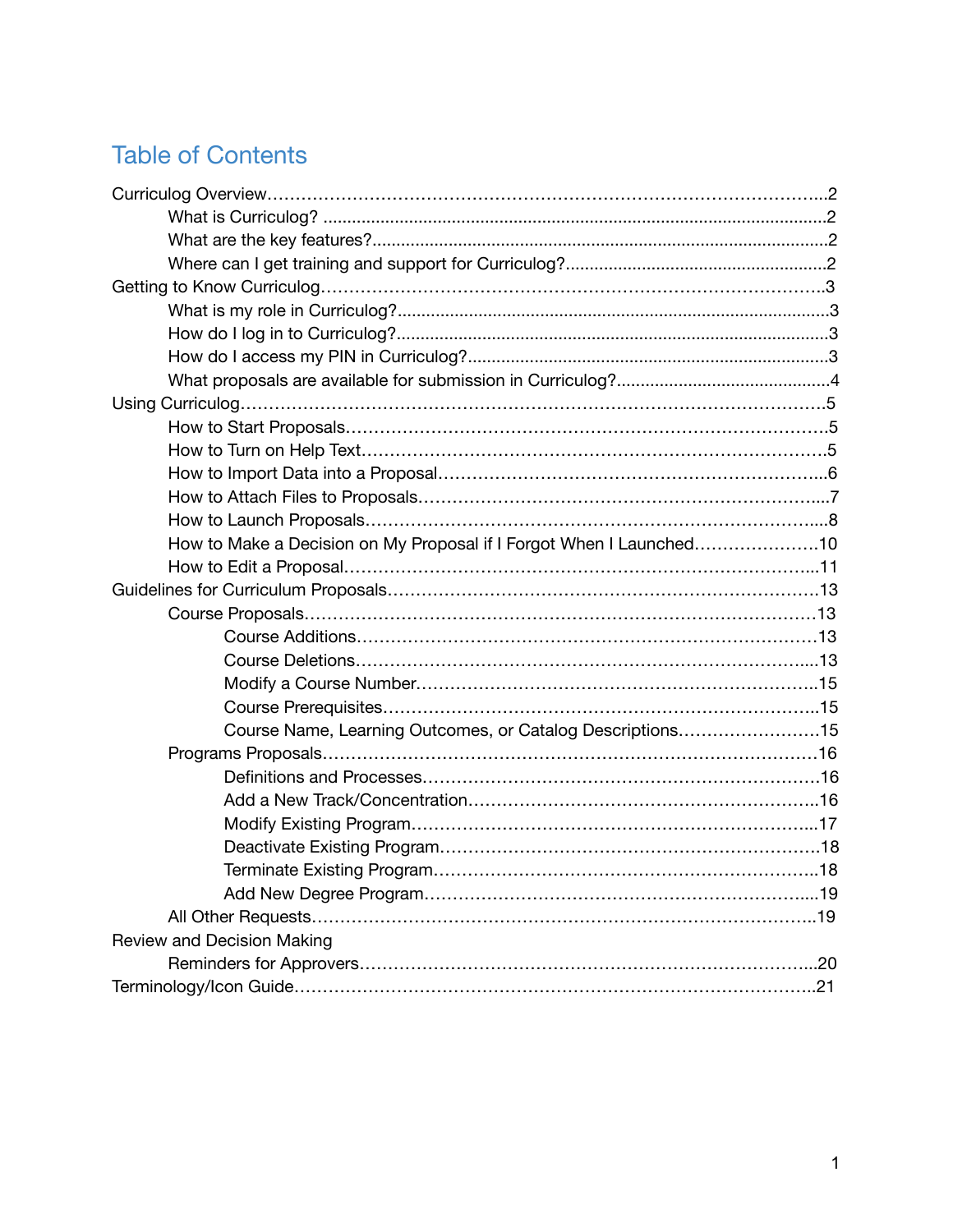## Curriculog Overview

#### **What is Curriculog?**

Curriculog is the University of West Georgia's online Curriculum Management System that was implemented Fall 2018 for all curricular revisions. This fully web-based system allows for course and program origination, curriculum and program changes, as well as review and approval process by committee.

#### **What are the key features?**

Curriculog creates the ability to:

- Track the real-time progress of proposals. Decisions, comments, and committee votes are recorded at each level.
- Visibility: See what's being proposed by other departments. You can also "watch" proposals within the system to stay in the loop.
- No more changes to the catalog through handwritten documents or emails! Most curriculum changes can now be imported from Curriculog to the university's catalog.

#### **Where can I get training and support for Curriculog?**

Please email [curriculog@westga.edu](mailto:curriculog@westga.edu) for all questions. Training will be provided on an as-needed basis.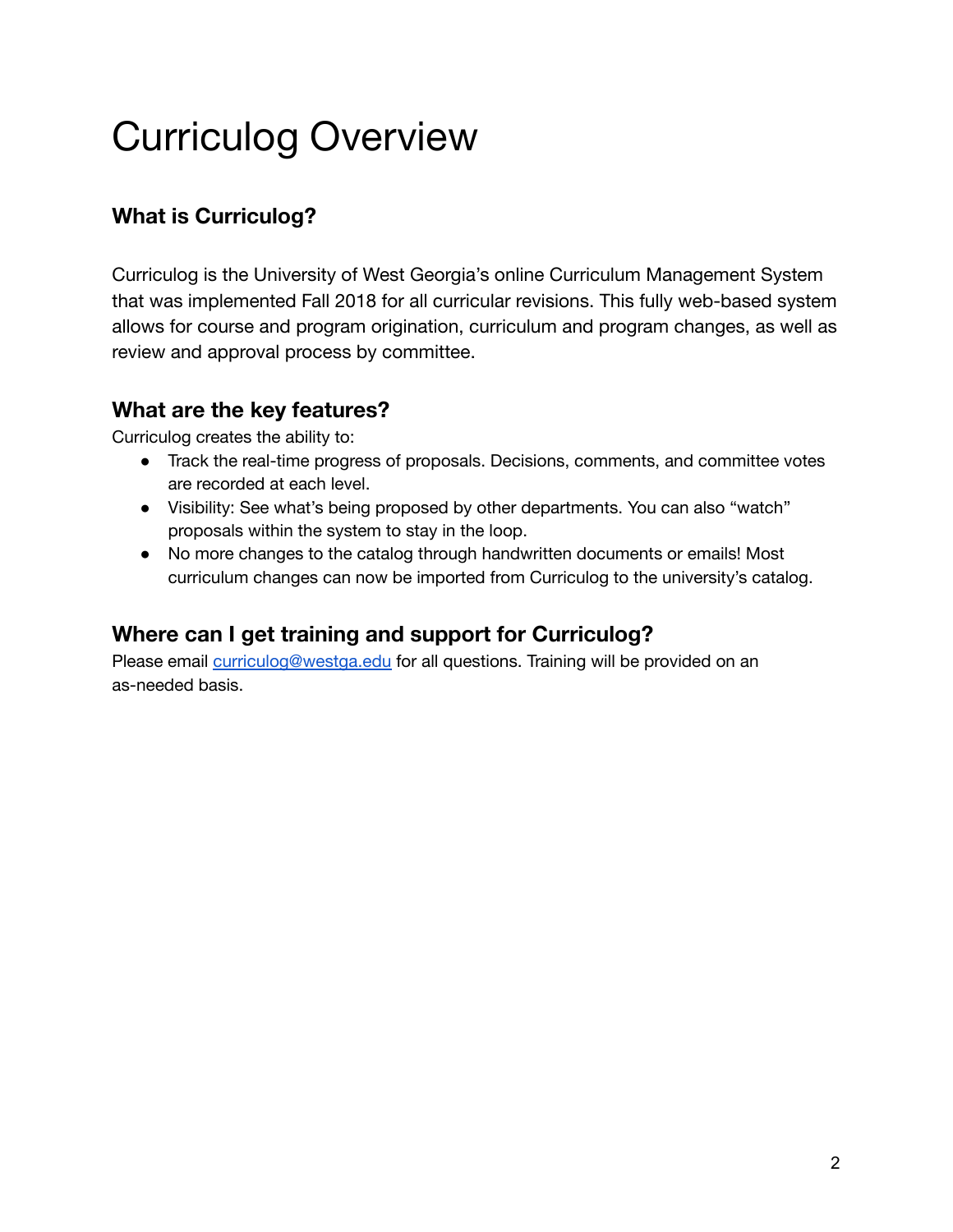### Getting to Know Curriculog

#### **What is my role in Curriculog?**

| <b>Faculty/Originator</b>                                   | <b>Department Chair/Dean's</b><br><b>Office</b>                                                                               | <b>Committee Chair</b>                                                                                                                                                                                         |
|-------------------------------------------------------------|-------------------------------------------------------------------------------------------------------------------------------|----------------------------------------------------------------------------------------------------------------------------------------------------------------------------------------------------------------|
| Responsible for creating and<br>launching the new proposal. | Responsible for reviewing,<br>commenting on, and<br>approving (or requesting<br>more information) on the<br>launched proposal | Responsible for reviewing,<br>commenting on, and/or<br>requesting more information<br>on the launched proposal.<br>Only committee<br>chairs/designee will record<br>the committee decision on<br>the proposal. |

#### **How do I log in to Curriculog?**

- 1. G[o](https://westga.curriculog.com) to https://westga.curriculog.com/.
- 2. Click "**Login**" at the top right of the screen and enter your UWG username and password. If you experience the *Error 500 - Internal Server Error,* please clear your browser's cookies and login again.

| Curriculoa™<br>Proposals | $\checkmark$ | _or |  |
|--------------------------|--------------|-----|--|
| Lindhow                  |              |     |  |
|                          |              |     |  |

#### **How do I access my PIN in Curriculog?**

Your PIN is required to launch and approve proposals all proposals. Curriculog assigns each user a unique PIN.

- 1. Log into Curriculog [westga.curriculog.com](https://westga.curriculog.com/)
- 2. From the dropdown menu under your name (top right), select "My Settings"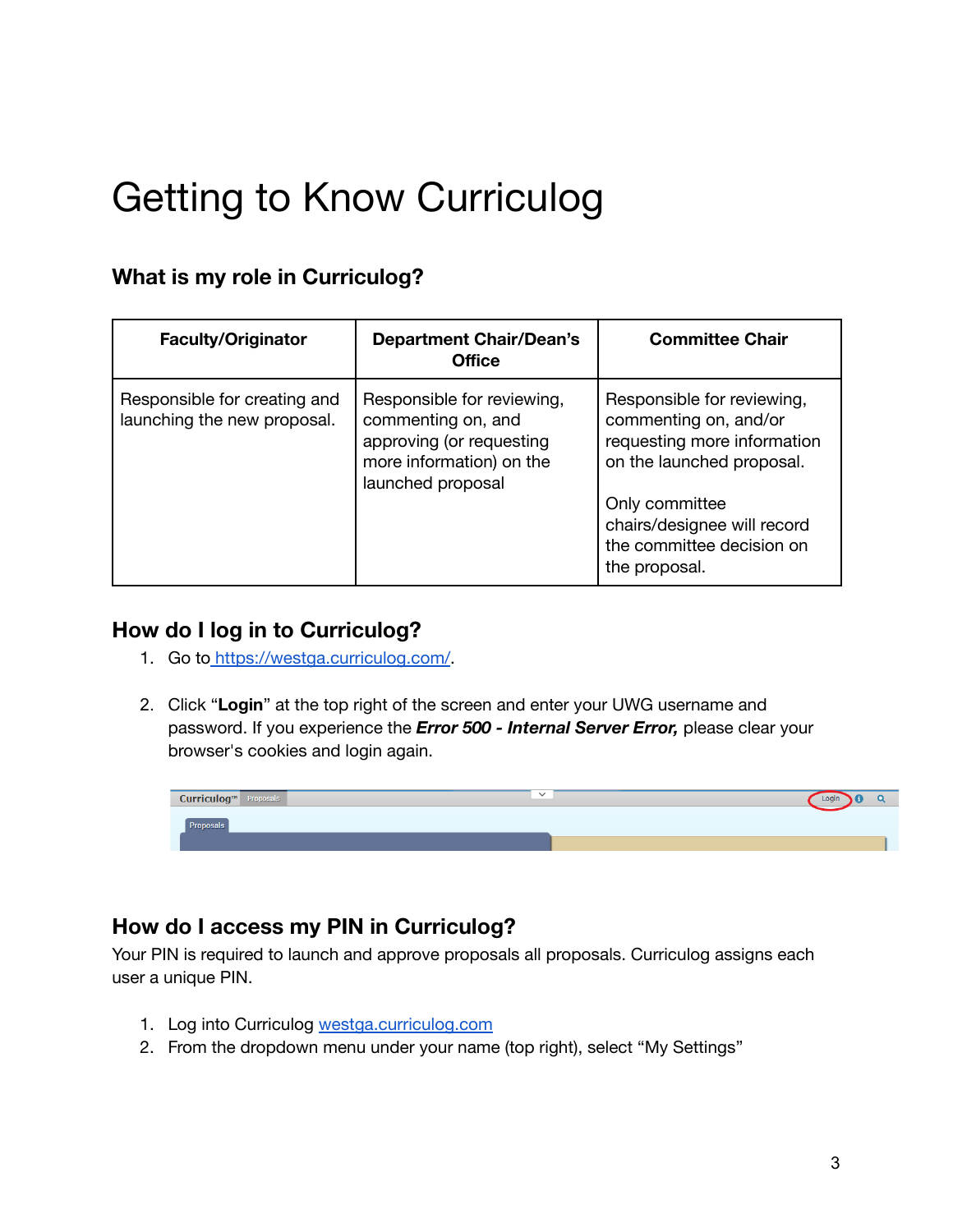3. Click on your name and title in the "My Settings" tab

| Curriculog™                                                                        | Proposals                                           | Agendas | <b>Accounts</b> | <b>Reports</b>        |  |  |
|------------------------------------------------------------------------------------|-----------------------------------------------------|---------|-----------------|-----------------------|--|--|
| <b>Users</b> My Settings                                                           |                                                     |         |                 |                       |  |  |
|                                                                                    |                                                     |         |                 |                       |  |  |
|                                                                                    |                                                     |         |                 |                       |  |  |
| <b>Smallwood, Amber</b><br>Department of Sociology Chair - Department of Sociology |                                                     |         |                 |                       |  |  |
|                                                                                    |                                                     |         | Previous 10     | $\frac{1}{2}$ Next 10 |  |  |
|                                                                                    |                                                     |         |                 |                       |  |  |
| 4. Scroll to the bottom of the "Account Summary" and click on "View Pin"           |                                                     |         |                 |                       |  |  |
|                                                                                    | Signature   Use Electronic PINS for signature steps |         |                 |                       |  |  |
| <b>Steps</b><br>Signature Pin (b) View Pin                                         |                                                     |         |                 |                       |  |  |

Please contact [curriculog@westga.edu](mailto:curriculog@westga.edu) if you do not have a Pin assigned.

**Save Preferences** 

Cancel

#### **What proposals are available for submission in Curriculog?**

- 1. Undergraduate New Course
- 2. Undergraduate Revise Course
- 3. Undergraduate Delete Course
- 4. Undergraduate New Program
- 5. Undergraduate Revise Program
- 6. Undergraduate Delete Program
- 7. Graduate New Course
- 8. Graduate Revise Course
- 9. Graduate Delete Course
- 10. Graduate New Program
- 11. Graduate Revise Program
- 12. Graduate Delete Program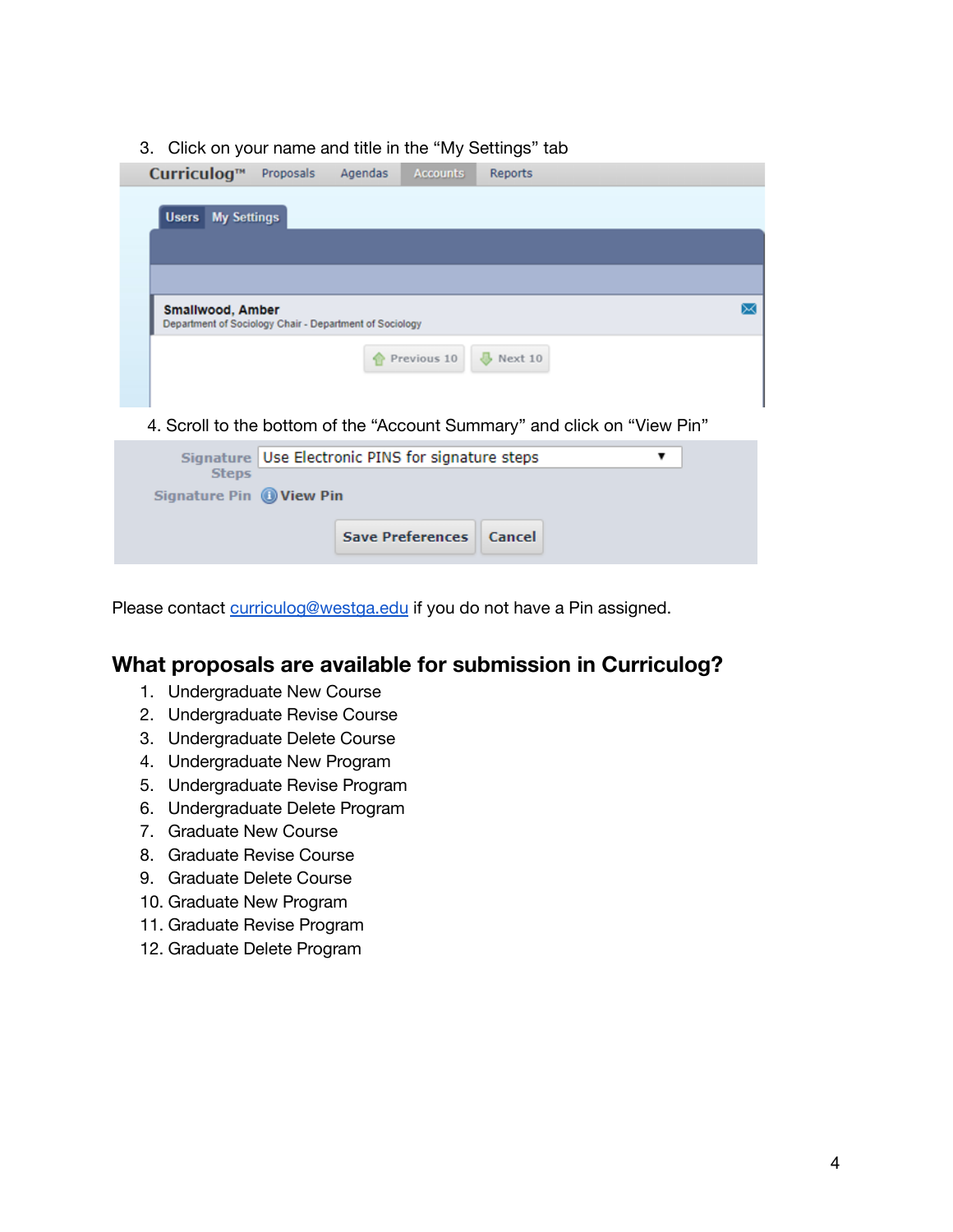## Using Curriculog

#### **How to Start Proposals**

- 1. Log into Curriculog westga.curriculog.com
- 2. Click "New Proposal"

| Curriculog™           | Proposals | Agendas                                            | Accounts                              | <b>Reports</b> |       |                            |                 |
|-----------------------|-----------|----------------------------------------------------|---------------------------------------|----------------|-------|----------------------------|-----------------|
| <b>My Tasks</b>       |           |                                                    | My Proposals Watch List All Proposals |                | ٠     |                            |                 |
| <b>+ New Proposal</b> |           |                                                    |                                       |                |       |                            |                 |
| Filter by:            | All Tasks | <b>Advanced Filter</b><br>$\overline{\phantom{a}}$ |                                       |                | Show: | 10 results $\vert$ $\vert$ | <b>My Recel</b> |
|                       |           |                                                    | <b>No Proposals Found</b>             |                |       |                            | Jun             |

3. Hover the pointer over the appropriate curricular request proposal form and click on the check mark icon that appears in order to start the proposal.

| Curriculog™<br><b>Proposals</b><br>Agendas<br><b>Accounts</b><br>Reports                    |                       |
|---------------------------------------------------------------------------------------------|-----------------------|
| All Processes Courses Programs Others                                                       |                       |
| Sort by: Process Title ▼                                                                    | <b>Start Proposal</b> |
| 2018-2019 Graduate Delete Course Request<br>Steps: <b>EXPENDING</b> 5 mandatory 7 total     | 圓 ⊘                   |
| 2018-2019 Graduate Delete Program Request<br>Steps: <b>ENTERNATION</b> 8 mandatory 10 total |                       |

#### **How to Turn on Help Text**

Once you are in the proposal you selected, turning on the help text should be the first thing you

do. To do so, Click on the help text icon  $\bullet$  next to the Print icon.

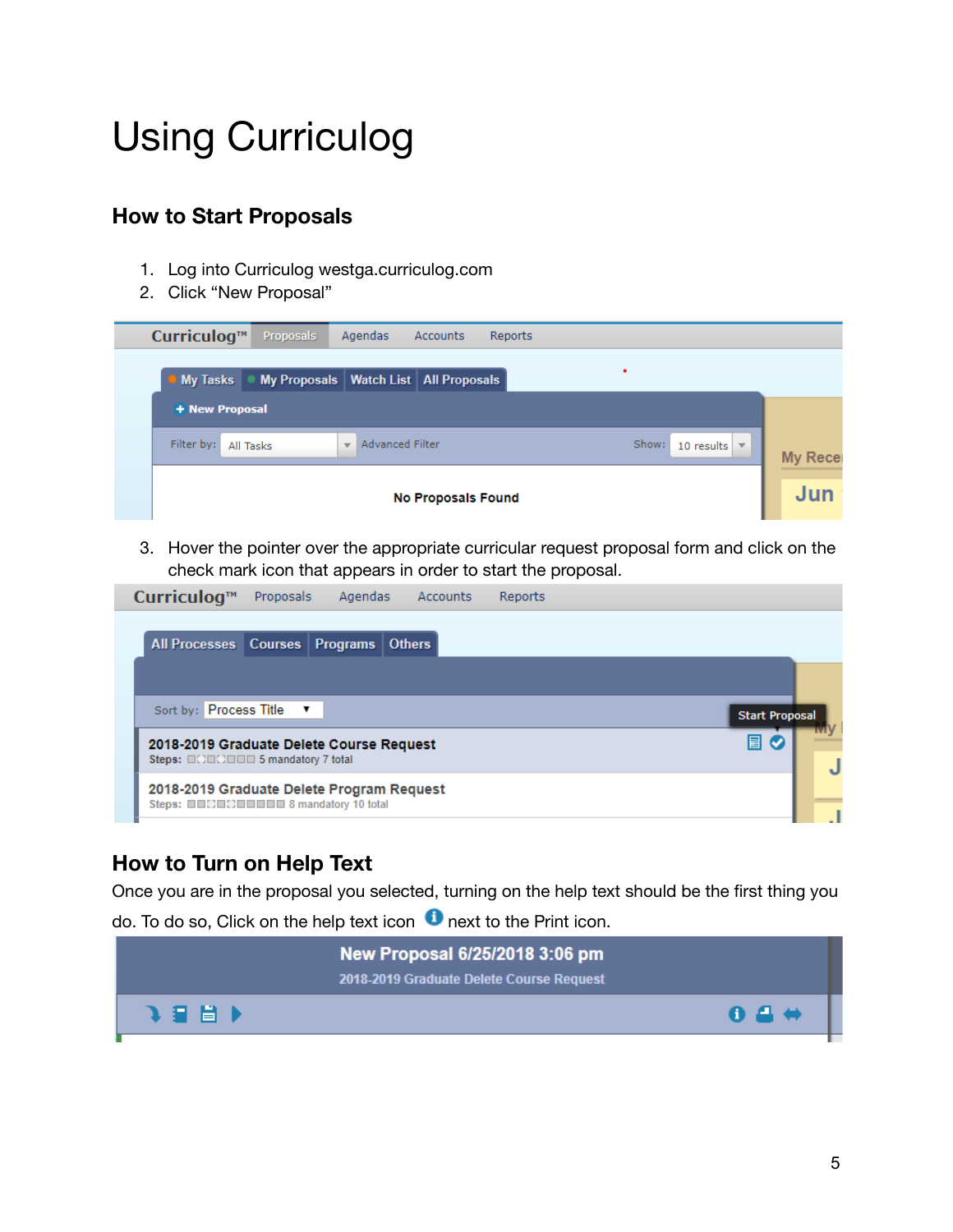#### **How to Import Data into a Proposal**

To revise/edit or delete courses, you must first import the existing course information into the appropriate form.

- 1. Start a new proposal using the appropriate selection for the change you would like to make.
- 2. **IMPORT** curriculum data from the Catalog by clicking the icon in the top left corner.

| 2018-2019 Graduate Delete Course Request |  |
|------------------------------------------|--|
| 198 N<br><b>AD</b>                       |  |

3. Click on the appropriate working catalog.

|                                                                                | <b>Close Window</b> |
|--------------------------------------------------------------------------------|---------------------|
| <b>Import Data Into Your Proposal</b>                                          |                     |
| Select an external system from which you would like to import curriculum data. |                     |
| Acalog: Working Graduate Catalog 2018-2019                                     |                     |
| <b>Cancel Import</b>                                                           |                     |

4. Choose a filter that will allow you to locate your course/program faster. For courses, select the PREFIX filer. For programs, select the name filter.

|                           | Search Working Graduate Catalog 2018-2019<br>Using the faceted search below, locate the course or program you would like to import into this proposal. |   |        |                      |
|---------------------------|--------------------------------------------------------------------------------------------------------------------------------------------------------|---|--------|----------------------|
| <b>Filter Courses</b>     |                                                                                                                                                        |   |        |                      |
| <b>Search all courses</b> |                                                                                                                                                        |   |        |                      |
| Or add filter             | Filter by field                                                                                                                                        | ▼ |        |                      |
|                           | <b>Filter by field</b>                                                                                                                                 | ∸ |        |                      |
| <b>Start Date:</b>        | Catalog Id                                                                                                                                             |   |        |                      |
|                           | Item Id                                                                                                                                                |   | Name X |                      |
| Exclude pre               | <b>Course Type</b>                                                                                                                                     |   |        |                      |
| $S_6$                     | Program Type                                                                                                                                           |   | ystem  | <b>Cancel Import</b> |
|                           | Degree Type                                                                                                                                            |   |        |                      |
|                           | Prefix                                                                                                                                                 |   |        |                      |
|                           | Code                                                                                                                                                   |   |        |                      |
| <u>u uauriprivit</u>      | Name                                                                                                                                                   |   |        | <b>Participante</b>  |

5. Import the data into your proposal by select "Import This ITEM." Do not edit any of the checked fields.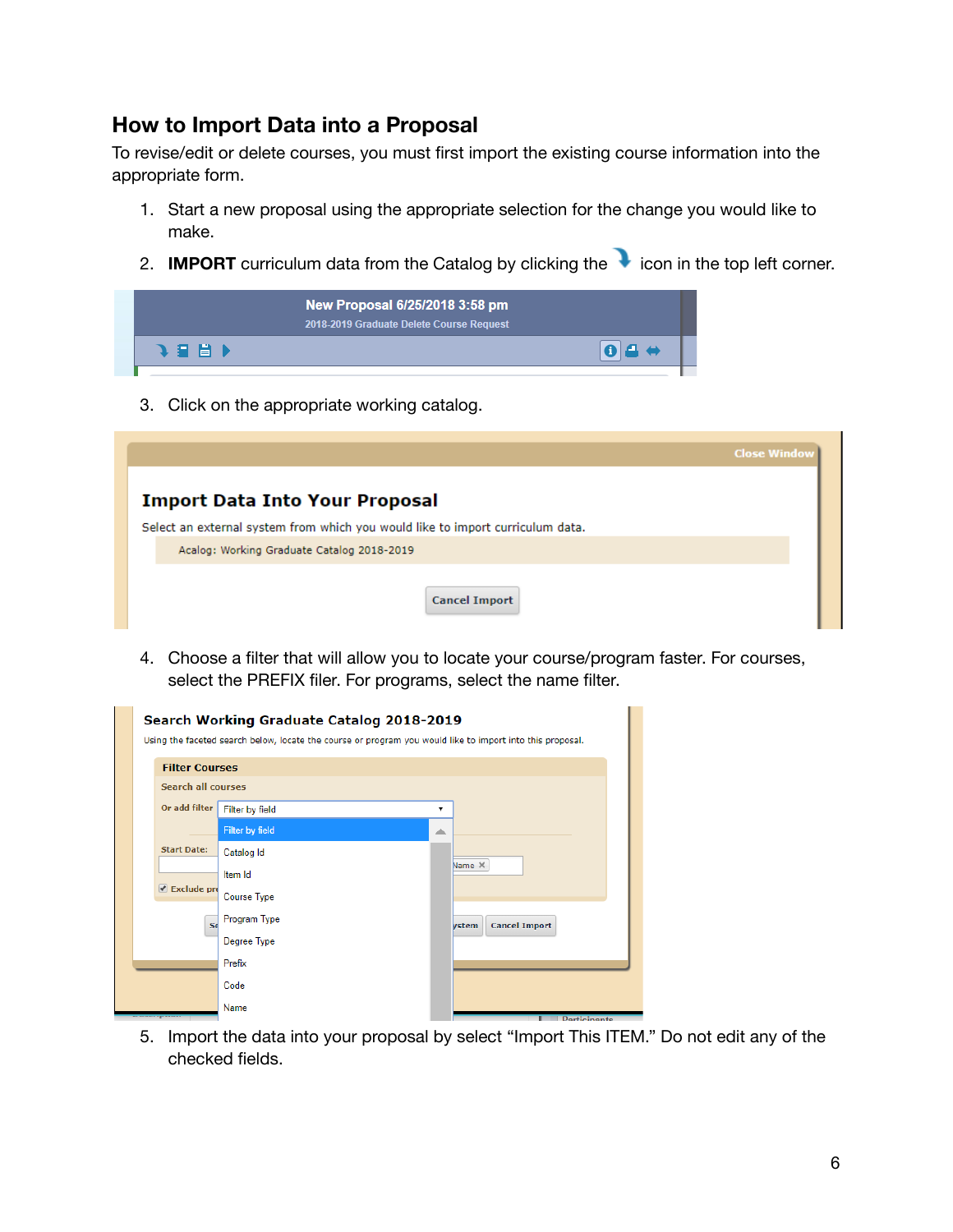#### **Import Data Into Your Proposal**

Confirm the fields that will be imported into your proposal (only fields that are mapped will be listed here). If<br>you would like to prevent the imported data from overwriting an existing field in your proposal, click "Impo

Once you click Import, your data will be validated against the proposal. Any data that is incorrect will have a<br>message telling you what is wrong with the data, and it will not be imported into the form to prevent errors.

| <b>Field Name</b>                                      | <b>Data Preview</b>                                                                                                                                                                                                 | Import<br>Field |
|--------------------------------------------------------|---------------------------------------------------------------------------------------------------------------------------------------------------------------------------------------------------------------------|-----------------|
| » Curriculum Proposal: Course Prefix                   | <b>EDLE</b>                                                                                                                                                                                                         |                 |
| » Curriculum Proposal: Course Number                   | 6314                                                                                                                                                                                                                | ✔               |
| » Curriculum Proposal: Course Title                    | School Business Management                                                                                                                                                                                          | ✔               |
| » Curriculum Proposal: Course Catalog<br>Description   | An examination of the planning and<br>management functions in a school that<br>encompasses such activities as budgeting,<br>purchasing, storing, warehousing, records<br>management, utilization and maintenance of |                 |
| » Curriculum Proposal: College - School/<br>Department | Department of Leadership, Research, and School<br>Improvement                                                                                                                                                       |                 |
|                                                        |                                                                                                                                                                                                                     |                 |
| <b>Return to Search</b><br><b>Import This Item</b>     | <b>Cancel Import</b><br><b>Select Another External System</b>                                                                                                                                                       |                 |

6. Fields in the proposal form should now be populated with course information.

| <b>Curriculum Proposal</b>       |                                                                                                                                                                                                                                                                                                                                                                                           |                     |  |
|----------------------------------|-------------------------------------------------------------------------------------------------------------------------------------------------------------------------------------------------------------------------------------------------------------------------------------------------------------------------------------------------------------------------------------------|---------------------|--|
|                                  | IMPORT curriculum data from the Catalog by clicking vicon in the top left corner. To search for courses<br>select the "PREFIX" filter. To search for programs select the "NAME" filter.<br>DO NOT edit the imported information below.                                                                                                                                                    |                     |  |
| <b>Course Prefix*</b>            | $\times$ FDI F                                                                                                                                                                                                                                                                                                                                                                            | Course Number* 6314 |  |
|                                  | Course Title* School Business Management                                                                                                                                                                                                                                                                                                                                                  |                     |  |
| Description*                     | Course Catalog An examination of the planning and management functions in a school that<br>encompasses such activities as budgeting, purchasing, storing, warehousing,<br>records management, utilization and maintenance of the physical plant,<br>including the needs of the handicapped. The application of the computer in the<br>ongoing operation of the school will be emphasized. |                     |  |
| College - School/<br>Department* | X Department of Leadership, Research, and School Improvement                                                                                                                                                                                                                                                                                                                              |                     |  |

#### **How to Attach Files to Proposals**

- 1. To upload a file, or view the files that have been added at previous steps, click on the "Files" icon from the proposal tool box. Individuals may only attach files to proposals while it is at their approval step, and they have edit power.
- 2. View of where to access the "Files" screen on an unlaunched proposal: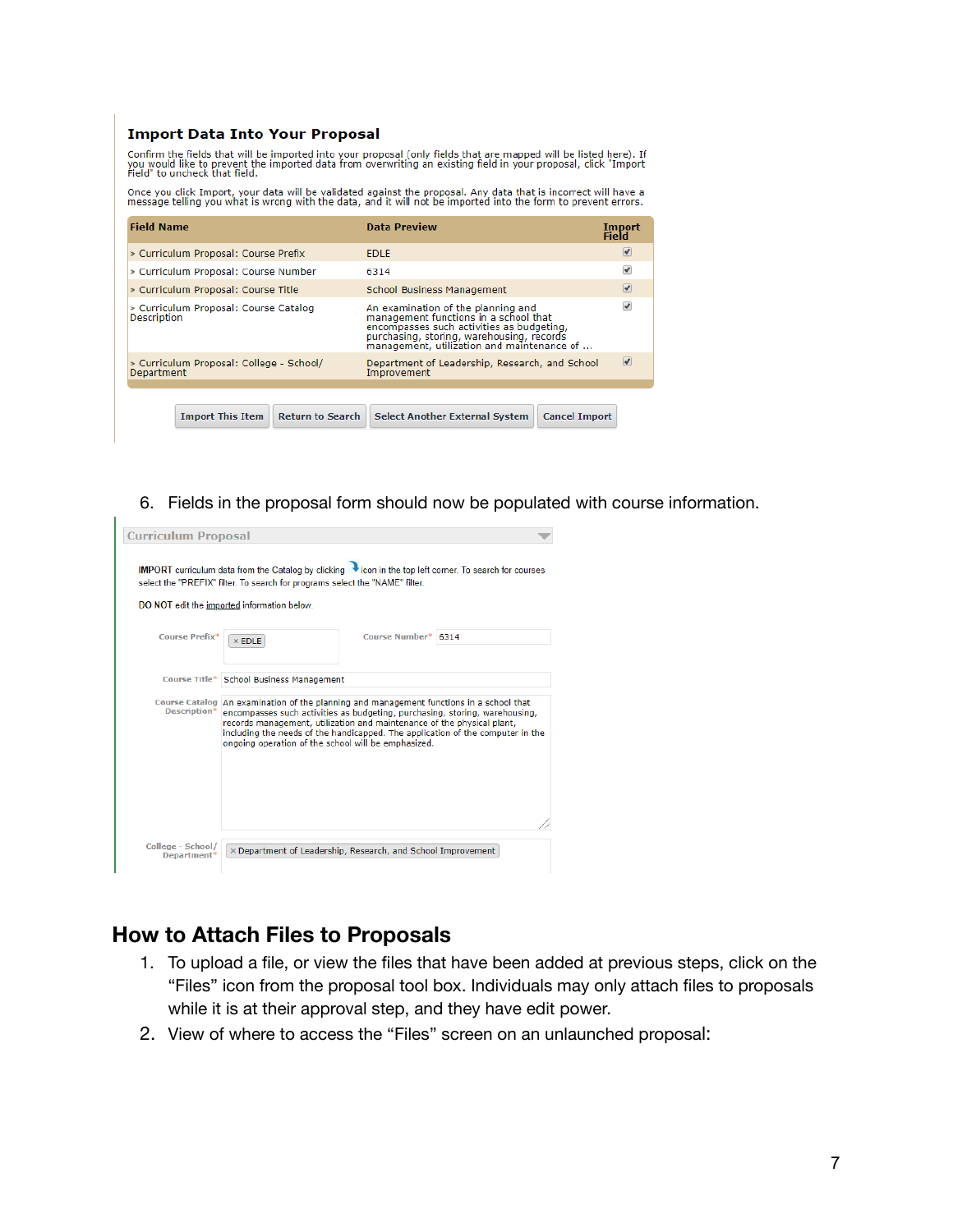

#### **How to Launch and "Decision" Proposals**

You must launch AND "decision" your proposal to make it enter the faculty governance workflow. This step must be done for all curriculum proposals — programs and courses (e.g., revise, add, delete).

1. After completing all required and optional (if needed) fields, click  $\blacktriangleright$  in the top left corner.



|                                                                             | <b>Launch Proposal</b> | <b>Cancel</b> |  |  |
|-----------------------------------------------------------------------------|------------------------|---------------|--|--|
| 3. After launching the proposal, you must make a decision on your proposal. |                        |               |  |  |

launch unless you are included in a particular step of the approval process.

Select the  $\bullet$  icon in the Proposal Toolbox to make your decision.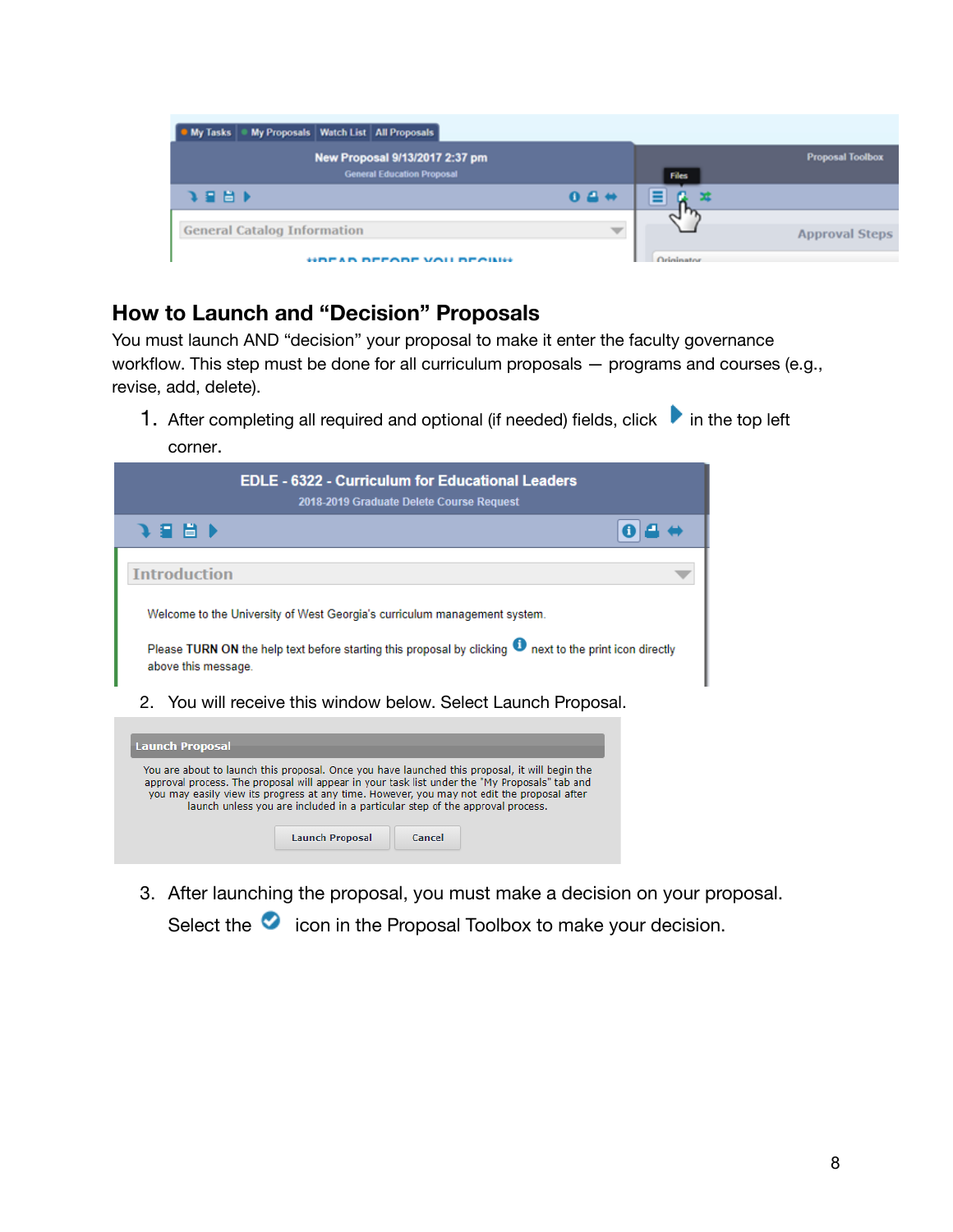| Curriculoq <sup>m</sup><br><b>Proposals</b><br>Agendas<br>Reports<br>Accounts                                                                                                                                                                | Amber Smallwood -<br>$\alpha$<br>$\mathbf{a}$                            |                                                                           |
|----------------------------------------------------------------------------------------------------------------------------------------------------------------------------------------------------------------------------------------------|--------------------------------------------------------------------------|---------------------------------------------------------------------------|
| My Proposals   Watch List   All Proposals<br><b>My Tasks</b>                                                                                                                                                                                 |                                                                          | This proposal has moved on<br>This proposal has moved on in the workflow. |
| <b>EDLE - 6322 - Curriculum for Educational Leaders</b><br>2018-2019 Graduate Delete Course Request                                                                                                                                          | <b>Proposal Toolbox</b><br>Status: 0000000                               |                                                                           |
| я<br>$0.4 +$                                                                                                                                                                                                                                 | $\Box \Box \bullet \bullet \bullet \bullet \bullet \ast$                 |                                                                           |
| <b>Introduction</b><br>$\overline{}$                                                                                                                                                                                                         | <b>User Tracking</b>                                                     |                                                                           |
| Welcome to the University of West Georgia's curriculum management system.                                                                                                                                                                    | Show current                                                             |                                                                           |
| Please TURN ON the help text before starting this proposal by clicking <sup>1</sup> next to the print icon directly<br>above this message.                                                                                                   | Show Individual User Edits                                               |                                                                           |
| Your PIN is required to complete this process. For help on accessing your PIN, please visit                                                                                                                                                  | <b>Comments</b>                                                          |                                                                           |
| The link to the shared governance procedures provides updates on how things are routed through the<br>committees. Please visist UWG Shared Governance Procedures for Modifications to Academic Degrees<br>and Programs for more information. | <b>Add Comment</b><br>There are no comments available for this proposal. |                                                                           |

4. Select "Approve" and "Make My Decision." Note: The comment box is optional.



5. Enter your PIN and select "Sign." See job aid How Do Find my PIN?

|               |                                                                            | <b>Make My Decision</b> |
|---------------|----------------------------------------------------------------------------|-------------------------|
|               | <b>Enter your signature</b>                                                | <b>Step Activit</b>     |
| g by<br>rogra | Please enter your signature pin to approve this proposal.<br>Signature Pin |                         |
| low.          | Cancel<br><b>Sign</b>                                                      | articipants to move     |
|               | <b>Icational Leaders</b>                                                   |                         |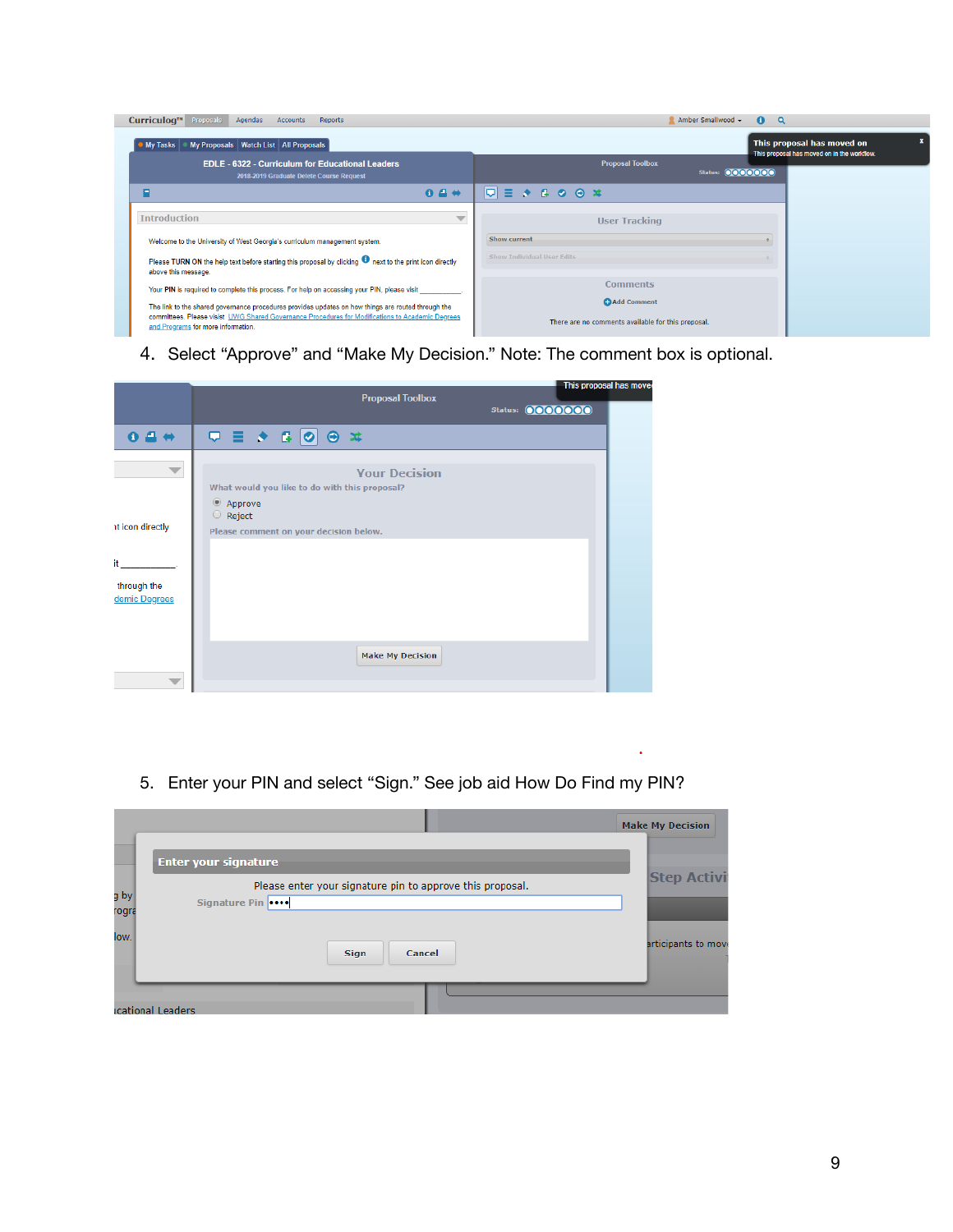#### **How to Make a Decision on My Proposal if I Forgot When I Launched**

1. From the "My Tasks" list, hover over the proposal you want to make a decision on, and click the "Edit Proposal" icon.

| <b>My Tasks My Proposals Watch List All Proposals</b>                                                                       |                   |                                          |
|-----------------------------------------------------------------------------------------------------------------------------|-------------------|------------------------------------------|
| + New Proposal                                                                                                              |                   |                                          |
| Filter by: All Tasks                                                                                                        | v Advanced Filter | Show: 10 results $\mathbf{\overline{v}}$ |
| <b>TEST - 101 - Introduction to Fake Studies</b><br>Steps: 0000000<br>Last Activity: Sep 21, 2017 1:51 PM by Michael Gimlin |                   | 【図☆○】                                    |

2. After making all edits and a final review, select the "Decisions" icon from the "Proposal Toolbox."

| My Proposals Watch List All Proposals<br><b>My Tasks</b>                              |         |                                             |
|---------------------------------------------------------------------------------------|---------|---------------------------------------------|
| <b>TEST - 101 - Introduction to Fake Studies</b><br><b>General Education Proposal</b> |         | <b>Proposal Toolbox</b><br><b>Decisions</b> |
|                                                                                       | $0 - 4$ | ♡ 를 き ほ<br>Θх<br>м                          |
| <b>General Catalog Information</b>                                                    |         | <b>User Tracking</b>                        |
| <b>**READ BEFORE YOU BEGIN**</b>                                                      |         | Show current<br>Show Individual User Edits  |

3. Click the bubble that correspond to your decision choice (only "Approve" will advance it to the next step). Enter in any comments (this is optional if "Approve" is selected, required for all other choices). Then click "Make My Decision." If "Approve" was selected, a pop up window will appear. Enter your PIN where requested. If you do not know your PIN, click HERE to jump to that reference sheet.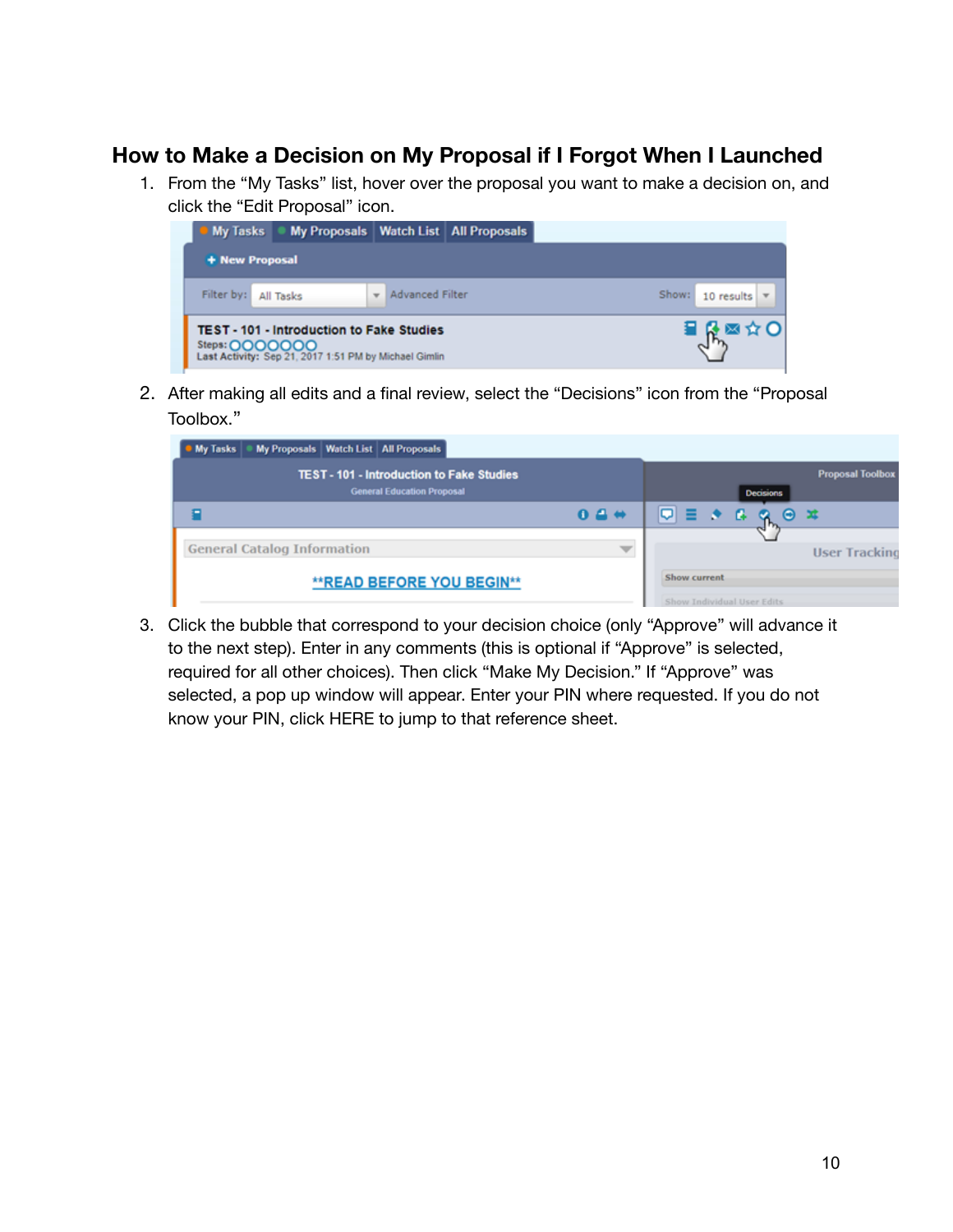

#### **How to Edit a Proposal**

Users can only edit proposals if they are involved with the current step of the proposal. If the proposal has moved on, then you cannot edit. At this time, only originators have the ability to edit.

- 1. Log into Curriculog.
- 2. Navigate to your proposal.
- 3. If the proposal is unlaunched, then select Edit Proposal.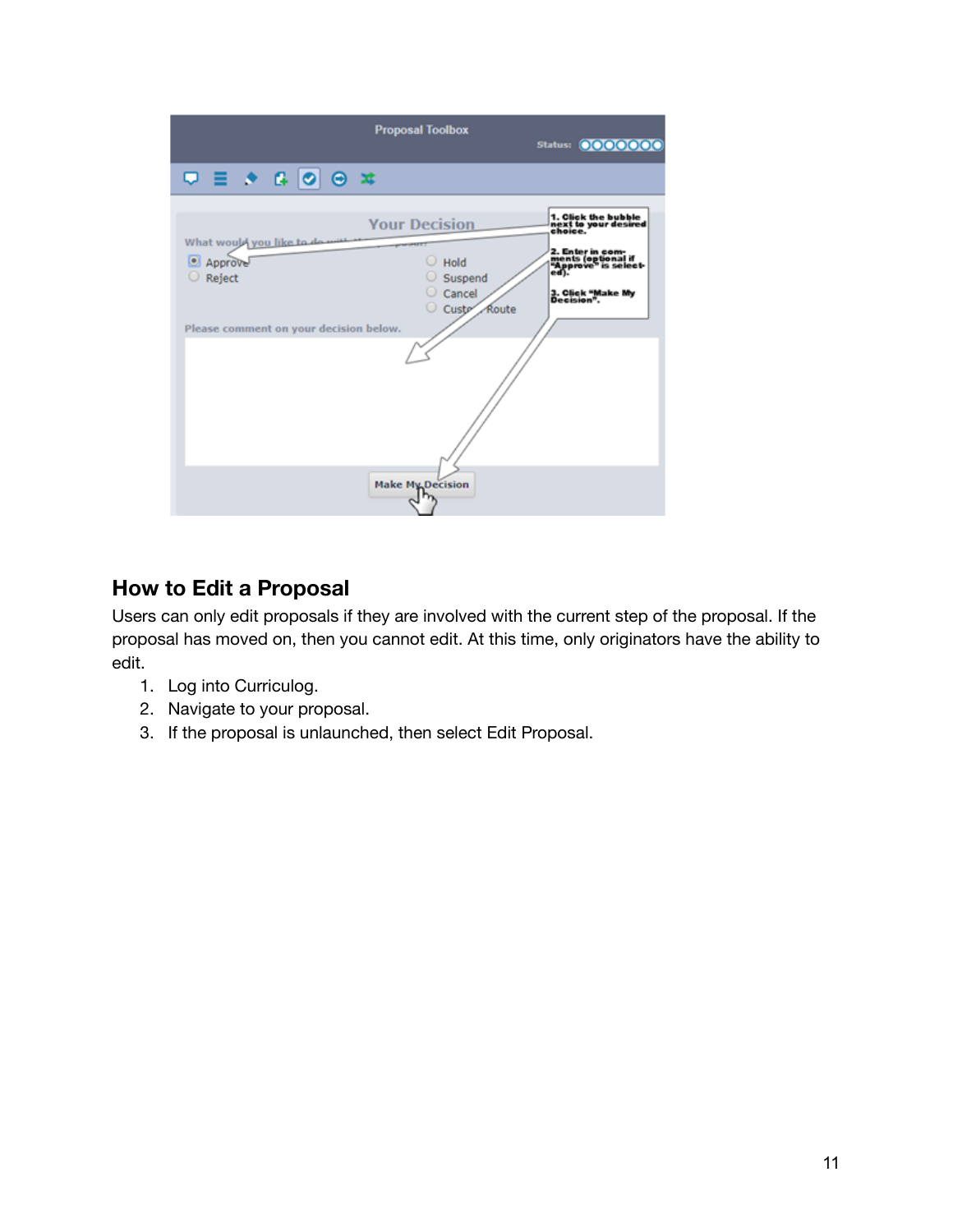

- 4. If you have already launched the proposal, please select the View Proposal icon.
- 5. Make any edits needed. Click Save All Changes.
- 6. If you are ready for the proposal to move on, then you must relaunch and make a decision in the proposal just as you have done in the steps above.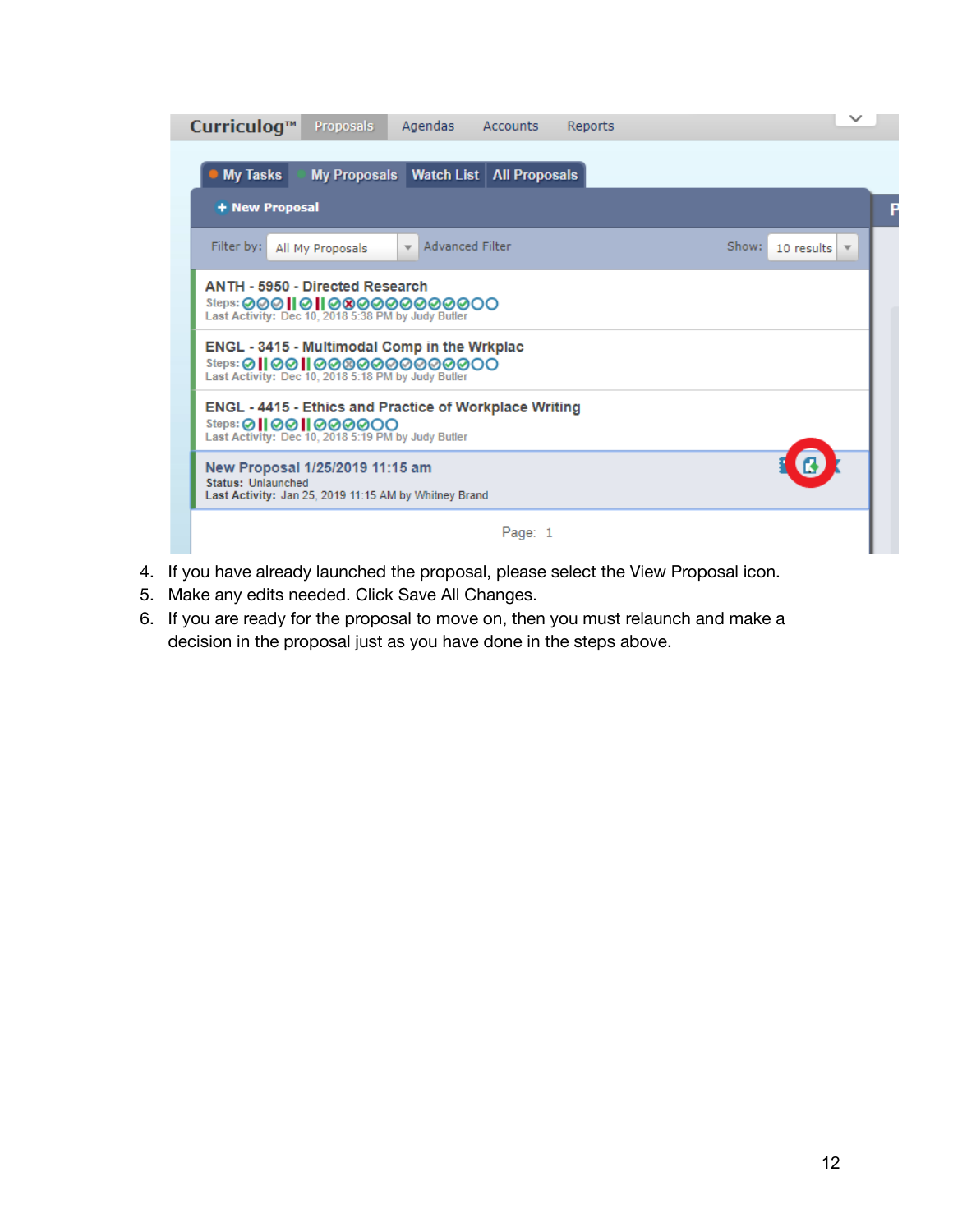## Guidelines for Curriculum Proposals

**All** curricular modifications mentioned on the Shared [Governance](https://www.westga.edu/administration/vpaa/assets/docs/faculty-resources/UWG_Shared_Governance_Procedures_for_Modifications_to_Academic_Programs_Final_Adopted_by_the_senate_9March2012.pdf) Document must be routed through Curriculog in order to maintain consistency in documentation. While some types of modifications may be routed directly to the Provost's Office through Curriculog (see the Shared Governance Document for details), in order for many course and program changes to be considered fully approved, they must first be approved by the **department, College, Faculty Senate Undergraduate or Graduate Programs Committee, and the Faculty Senate**. Then the following month the Senate minutes must be approved, and all actions must ultimately be approved by the President. It is important that submitters keep this timeline in mind and begin planning early.

Certain sorts of submissions follow an even longer process. These include:

\*If the course proposed is a Core course, it must subsequently go to the [USG/BOR](https://www.usg.edu/assets/academic_partnerships_accreditation/committee_docs/documents/about_gen_ed_council.pdf) Council on General [Education,](https://www.usg.edu/assets/academic_partnerships_accreditation/committee_docs/documents/about_gen_ed_council.pdf) which can add several months to the timeline.

\* If a submission represents a [substantive](https://www.westga.edu/administration/president/sacscoc/substantive-change.php) change for the BOR, it goes to the BOR for approval (this can also add several months).

\* Similarly, if a submission represents a [substantive](https://www.westga.edu/administration/president/sacscoc/substantive-change.php) change for SACSCOC, it goes to SACSCOC for approval (again, add several months).

Curriculog serves as UWG's official record for course and program changes. This is why modifications that do not require Senate action or information must still be entered into Curriculog. **The Registrar acts only on those items that come through Curriculog.**

Please read the instructions below carefully before submitting curricular changes in Curriculog. If you have questions that this document does not answer, please contact the Provost's Office for assistance.

### **COURSES**

#### **Course Addition**

- 1. Log into Curriculog and choose the appropriate proposal (Graduate or Undergraduate New Course Proposal).
- 2. Turn on the Help Text.
- 3. Fill in all required fields marked with an \*. You will not be able to launch the proposal without completing required fields.
- 4. Course Details:
	- a. Choose a course number that has never been used before. You may want to reach out to the Registrar's Office beforehand to check and make sure you are using an acceptable number.
	- b. Enter word-for-word the desired Course Catalog Description.
	- c. Under "Effective Semester and Year," the new course cannot be effective immediately. It generally takes one semester to move the new course through the faculty governance process. Additionally, any course that is designed for the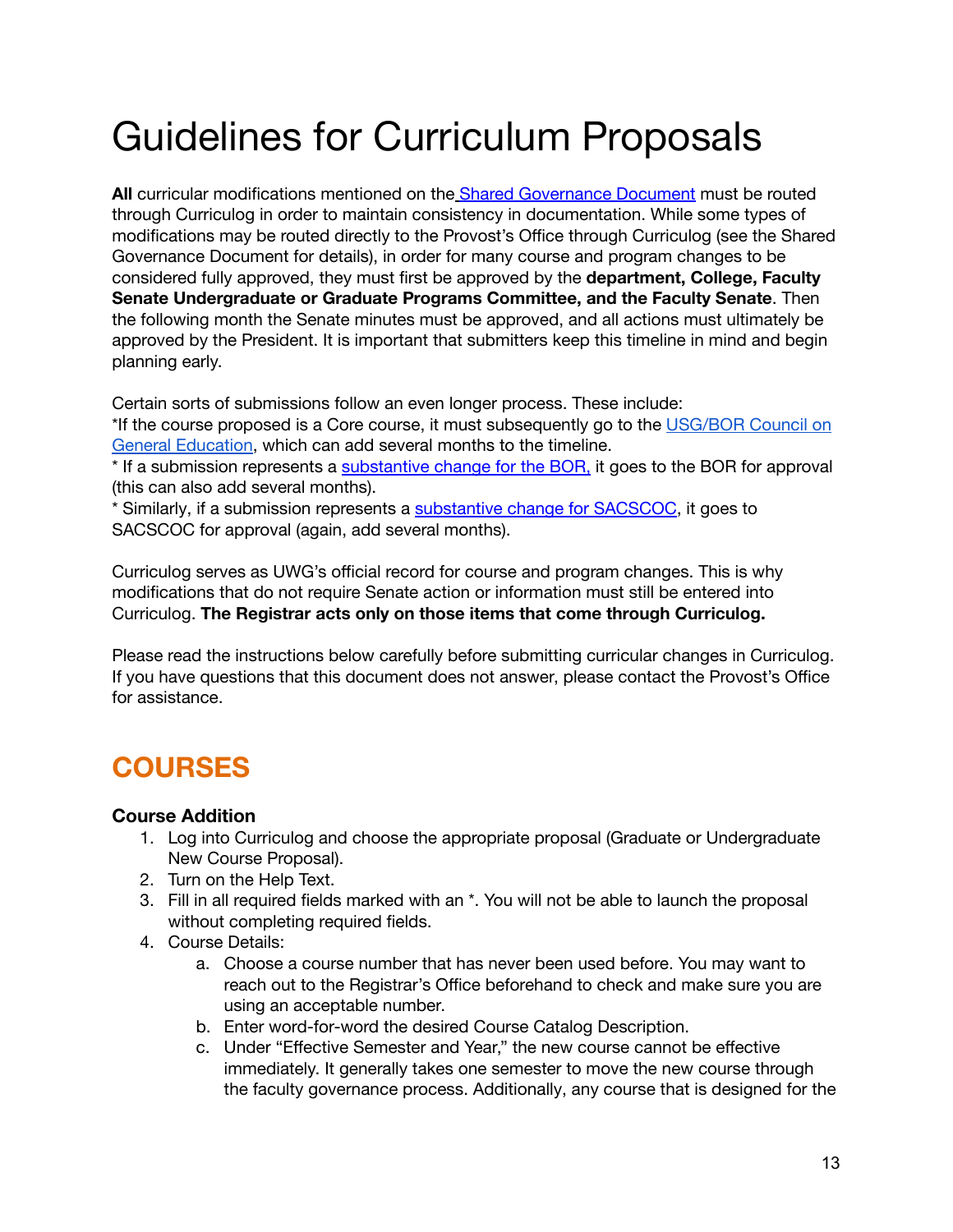Core must go to the General Education Council at the USG. That adds several months to the timeline.

- d. Prerequisites: Only enter **course prefixes and numbers**. Do not use text. If you wish to require the permission of the instructor for enrollment, add the statement "Permission of Instructor is required" to the END of the course catalog description.
- e. If you wish to use multiple prerequisites ("and") or choices among prerequisites ("or"), contact the [Registrar](mailto:registra@westga.edu) for the correct language to ensure that the request is processed accurately.
- f. Corequisites. Proceed with caution here, because when corequisites are required, if a student withdraws from one (e.g., lecture or lab), Banner requires withdrawal from both. This then counts as 2 Ws, which have to remedied manually with a request to the Registrar. Also, allowing a student to withdraw from one (such as a lab) while continuing with the other can create registration problems the following term if a student tries to re-register for the portion that he/she dropped.
- g. Rationale. The rationale should not be a repeat of the Course Catalog Description. Rather, it should be a brief explanation for why the new course is being proposed.
- h. Comments. This is where you explain if the new course is to be cross-listed with another course. If this is not made clear, then the cross-listing will not be done in Banner.

#### 5. **ATTACHMENTS:**

- a. **Syllabus**. Ensure it's the correct syllabus (e.g., **correct course prefix and number,** course title, learning objectives/outcomes and includes link to the Common Language for Course Syllabi: <http://www.westga.edu/UWGSyllabusPolicies/>
- 6. Launch and make a decision on your proposal.

#### **DELETE AN EXISTING COURSE**

- 1. Log into Curriculog and choose the appropriate proposal (Graduate or Undergraduate Delete Course Proposal).
- 2. Turn on the Help Text.
- 3. Import the Course Details: Prefix, Number, Course Title, and Course Catalog Description. Filter by prefix for faster results. Don't forget to uncheck the box for "Exclude previously imported items."
- 4. Is this course a Core course?
	- a. If yes, then under "Is the addition/change related to core, honors, or XIDS courses?\*" choose: Yes
	- b. If no, then under "Is the addition/change related to core, honors, or XIDS courses?\*?" choose: No (This means that the deletion request proceeds immediately to the Provost's office, bypassing the Senate.)
- 5. Rationale: This should be a brief explanation for why the existing course is being deleted.
- 6. **ATTACHMENTS:**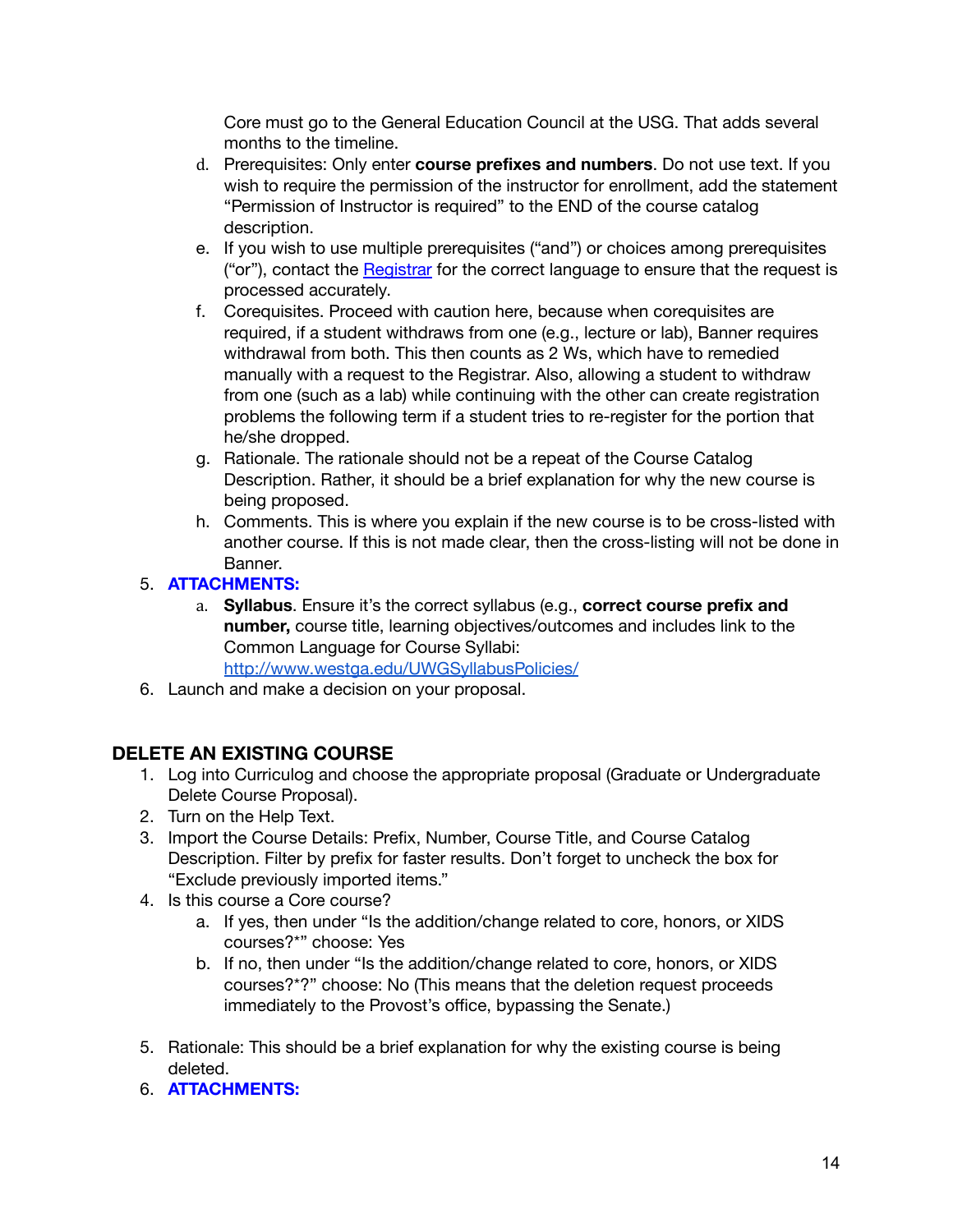7. Launch and make a decision on your proposal.

#### **MODIFYING A COURSE NUMBER**

You can't do this in Curriculog! You will have to add a new course with the new number (see process above), and after it is fully approved through the shared governance process, delete the old course.

#### **MODIFYING OR ADDING A COURSE PREREQUISITE**

- 1. Log into Curriculog and choose the appropriate proposal (Graduate or Undergraduate Revise Course Proposal).
- 2. Turn on the Help Text.
- 3. Check "Prerequisites" under Proposed Modifications.
- 4. Import the course from the catalog.
- 5. Revise the prerequisites in the appropriate section as indicated on the form.
- 6. Shared Governance Process:
	- a. Does the prerequisite affect other colleges? **If yes**, then under "Is Senate Review Required?" choose:Yes **If no,** then under "Is Senate Review Required?" choose: No [This means that the deletion request proceeds immediately to the Provost's office, bypassing the Senate.]
- 7. Prerequisites. Only enter course prefixes and numbers. Enter the correct (new) prerequisites, not the existing prerequisites. If prerequisites are being deleted, the field may be left blank. Also, do not use text. If you wish to require the permission of the instructor for enrollment, add the statement "Permission of Instructor is required" to the END of the course catalog description.
- 8. Rationale: This should be a brief explanation for why the prerequisites are being added, modified, or deleted.
- 9. **ATTACHMENTS:**
- 10. Launch and make a decision on your proposal.

#### **CHANGING COURSE NAME, LEARNING OUTCOMES OR COURSE CATALOG DESCRIPTION**

- 1. Log into Curriculog and choose the appropriate proposal (Graduate or Undergraduate Revise Course Proposal).
- 2. Turn on the Help Text.
- 3. Check the appropriate box under Proposed Modifications.
- 4. Import the course from the catalog.
- 5. Modify in the appropriate field as indicated on the form.
- 6. **ATTACHMENTS:**
- 7. Launch and make a decision on your proposal.

These modifications do not require Senate review. Submit the request through the Curriculog and choose Senate Review Not Required under "Shared Governance Process." The item is routed directly to the Provost's office for approval.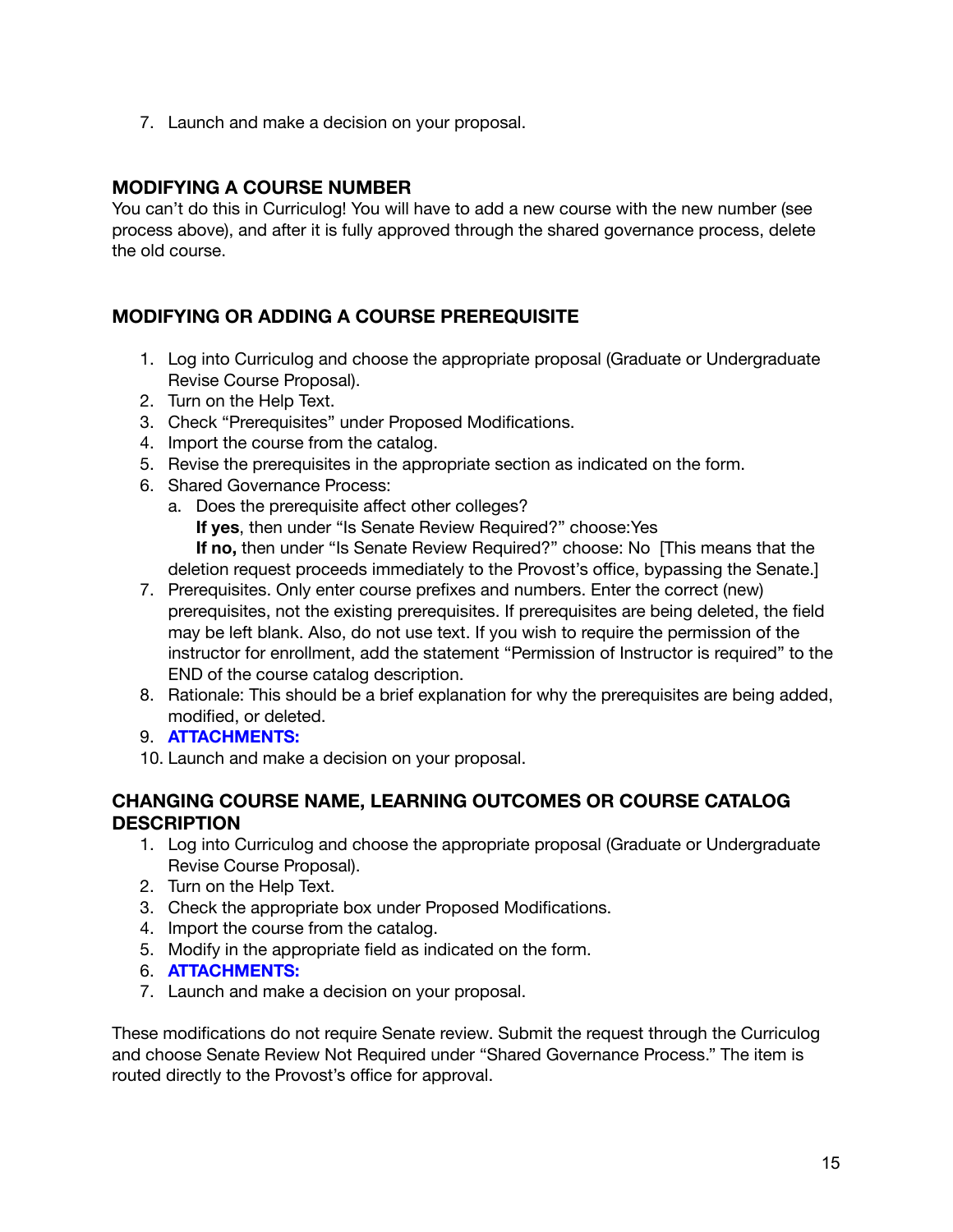### **PROGRAMS**

**Definitions and Processes:** Before you begin, please review the appropriate definitions and processes below.

- 1. Add new track/concentration.
	- a. New tracks/concentrations within a degree program are approved by the institution. Requests should be submitted through Curriculog.
- 2. Modify existing programs.
	- a. Many types of program modifications require no approval beyond that of the institution. Some modifications, however, are considered to be substantive changes by the BOR and thus require BOR approval. Some modifications are considered substantive changes by SACSCOC and require SACSCOC approval. Please carefully review instructions below on modifying programs before proceeding and contact the Provost's Office if you have questions.
- 3. Deactivate existing program.
	- a. For the BOR, deactivation means that the program no longer accepts new students, but will teach out those who are already enrolled. The deactivation status is intended to last for approximately two years, after which the department should be prepared to terminate the program.
	- b. SACSCOC treats a deactivation as a "program closure" and thus requires a "teach-out" plan from the department. In other words, SACSCOC thinks of the deactivation as a termination.
- 4. Terminate existing program.
	- a. This step is required only by the BOR.
	- b. Termination requires BOR approval.
	- c. The department must verify that no students remain enrolled in the program and that the program's closure will not adversely affect tenured faculty.

#### **PROGRAM SUBMISSIONS IN CURRICULOG**

**ADDING NEW TRACK/CONCENTRATION** (to program with existing tracks/concentrations)

- 1. Log into Curriculog and choose the appropriate proposal (Graduate or Undergraduate Revise Program Proposal).
- 2. Turn on the Help Text.
- 3. Select Track/Concentration under the Modifications list.
- 4. Import current program information from the catalog. Filter by name for faster results. Don't forget to uncheck the box for "Exclude previously imported items."
- 5. Program Selection:
	- a. School/Department- Choose deparment
	- b. Track/Concentration's Program Choose program under which new track/concentration will exist
	- c. Track/Concentration Name- Type in name correctly
	- d. Track Location Choose on campus (Carrollton), off campus (e.g., Newnan, Douglasville), or Online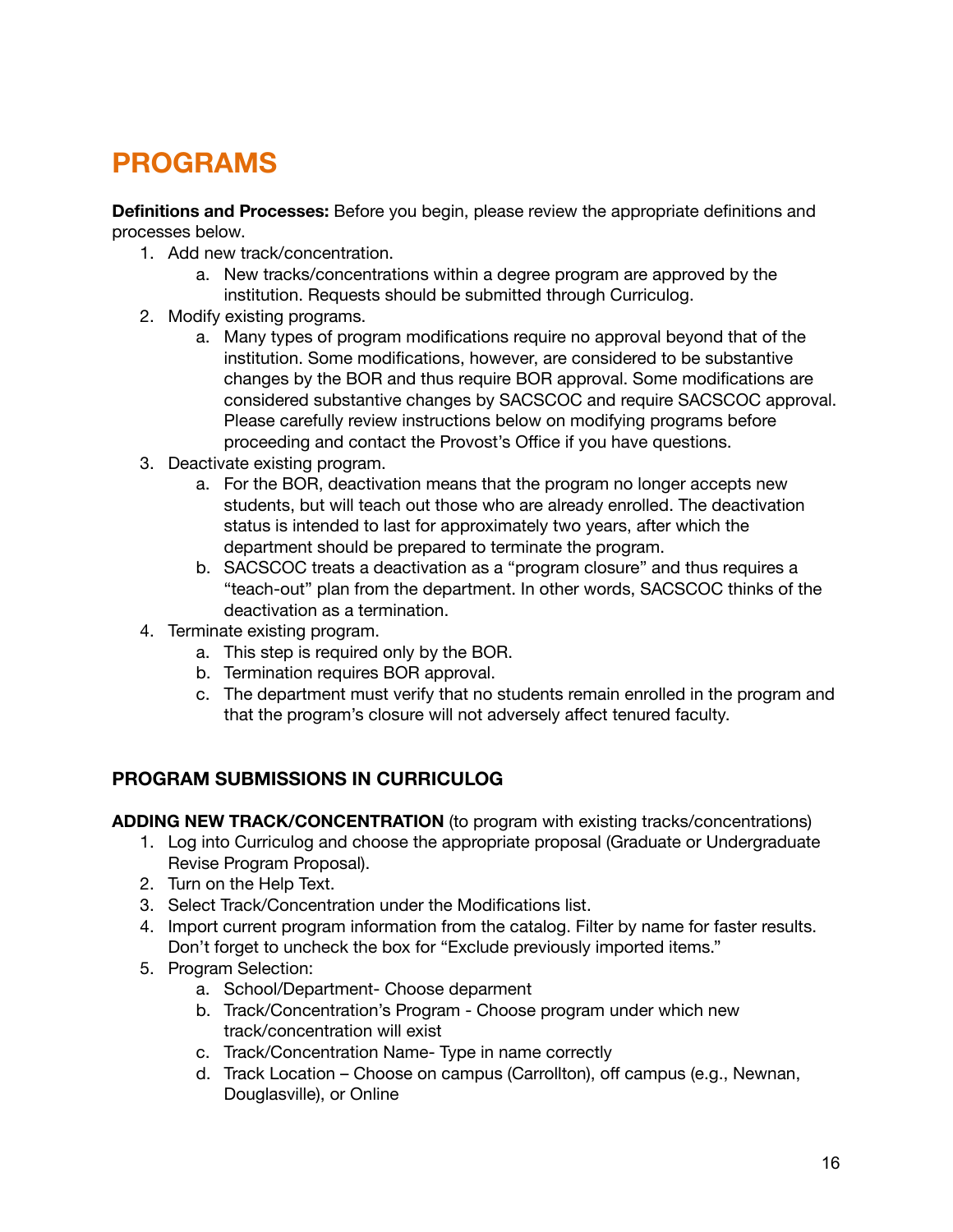- e. Effective Semester/Year Requested additions cannot take effect immediately. It is safest not to expect approvals to be fully in order for at least two semesters.
- f. Degree Level = choose UG or Grad
- 6. Modification Details: Briefly explain what you are doing (e.g., "We are adding a new track in Chinese")
- 7. Rationale: Briefly explain why you are doing what you are doing (e.g., There is a high demand by students for Chinese language instruction)
- 8. SACSCOC Substantive Change: Review the Policy Summary and Decision Matrix. Contact Dr. Cathi Jenks if you have questions about the decision matrix.
	- a. Check all boxes that apply to your program change.
- 9. Comments: Add pertinent information here if it doesn't fit anywhere else.

#### 10. **ATTACHMENTS:**

- a. Correct and accurate program sheet
- 11. Launch and make a decision on your proposal.

#### **MODIFYING EXISTING PROGRAMS**

- 1. Log into Curriculog and choose the appropriate proposal (Graduate or Undergraduate Modify Program Proposal).
- 2. Turn on the Help Text.
- 3. Check the box for the modification that applies.
- 4. Import the program from the catalog.
- 5. Program Selection:
	- a. Program Name automatically populates
	- b. Program ID automatically populates
	- c. Program Type automatically populates
	- d. College automatically populates
	- e. Program Description automatically populates
	- f. Effective Semester/Year Requested additions cannot take effect immediately. It is safest not to expect approvals to be fully in order for at least two semesters.
	- g. Modification Details: Briefly explain what you are doing (e.g., "We are modifying the requirement to complete the program. Etc.)
	- h. Rationale: Briefly explain why you are doing what you are doing (e.g., "These changes will remove unnecessary bottlenecks. Etc.)
	- i. SACSCOC Substantive Change: Review the Policy Summary and Decision Matrix. Contact Dr. Cathi Jenks if you have questions about the decision matrix.
		- i. Check all boxes that apply to your program change.
	- j. Comments: Add pertinent information here if it doesn't fit anywhere else.
	- k. Shared Governance Process:
	- b. Review the UWG Shared Governance Procedures for [Modifications](https://www.westga.edu/administration/vpaa/assets/docs/faculty-resources/UWG_Shared_Governance_Procedures_for_Modifications_to_Academic_Programs_Final_Adopted_by_the_senate_9March2012.pdf) to Academic Degrees and Programs for more [information](https://www.westga.edu/administration/vpaa/assets/docs/faculty-resources/UWG_Shared_Governance_Procedures_for_Modifications_to_Academic_Programs_Final_Adopted_by_the_senate_9March2012.pdf)
		- a. **If yes**, then under "Is Senate Review Required?" choose:Yes
		- b. **If no,** then under "Is Senate Review Required?" choose: No [This means that the deletion request proceeds immediately to the Provost's office, bypassing the Senate.]

#### 6. **ATTACHMENTS:**

- a. Correct and accurate program sheet
- 7. Launch and make a decision on your proposal.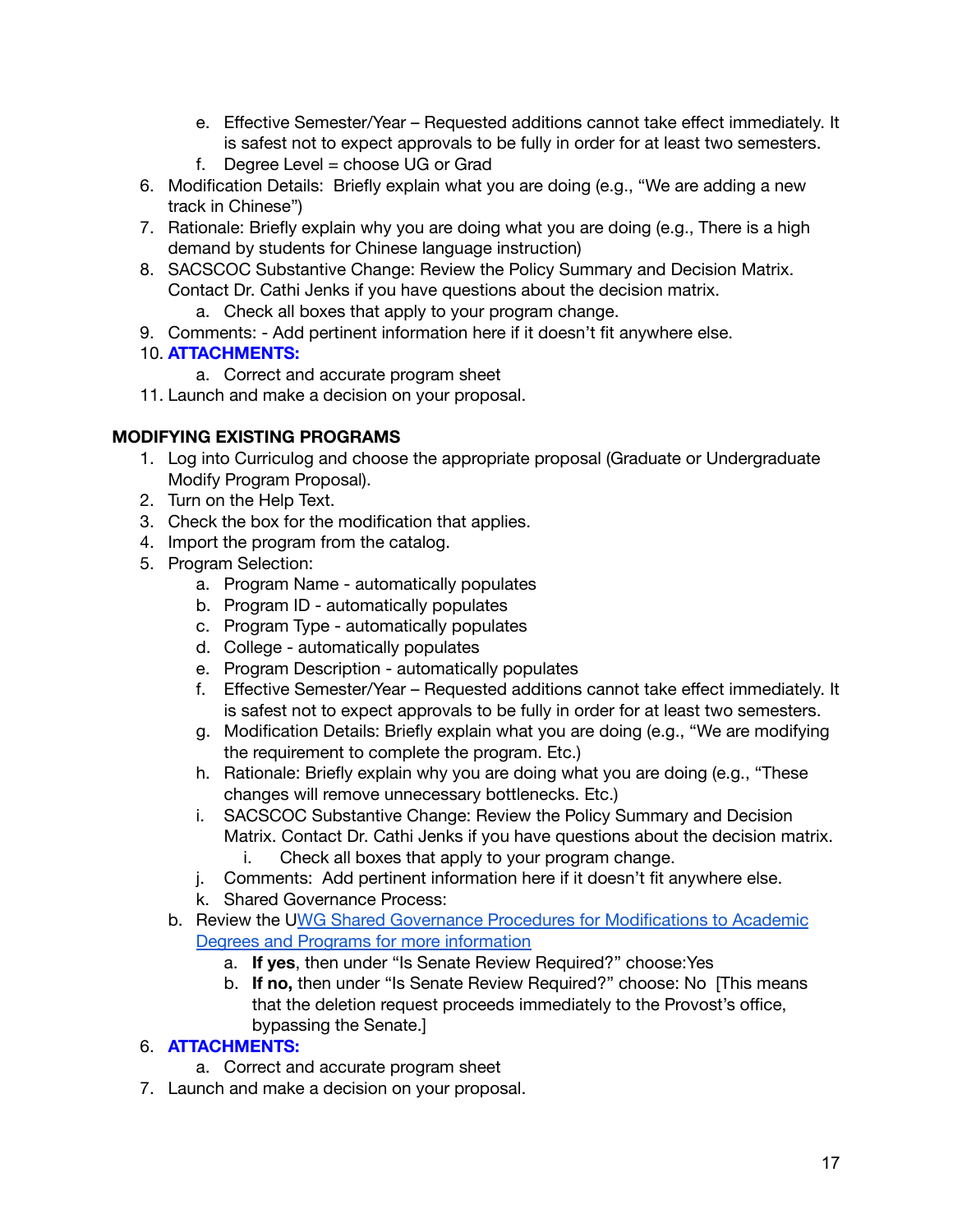#### **DEACTIVATING EXISTING PROGRAMS**

- 1. Log into Curriculog and choose the appropriate proposal (Graduate or Undergraduate Delete Program Proposal).
- 2. Turn on the Help Text.
- 3. Import the program from the catalog.
- 4. Modifications: This proposal defaults to Senate Information Item. This cannot be changed.
- 5. Program Selection:
	- a. Program Name automatically populates
	- b. Program ID automatically populates
	- c. Program Type automatically populates
	- d. College automatically populates
	- e. Program Description automatically populates
	- f. Effective Semester/Year – Requested additions cannot take effect immediately. It is safest not to expect approvals to be fully in order for at least two semesters.
	- g. Modification Details: It's not necessary to say anything. The "Deactivation" choice is clear.
	- h. Rationale: Briefly explain why you are deactivating the program (e.g., "There have been several years of low enrollment. Etc.")
	- i. SACSCOC Substantive Change: Check the box "Program deactivation." This triggers a message to the SACSCOC liaison. You must give the liaison a "Teach out" plan that is subsequently submitted to SACSCOC. SACSCOC views "Deactivation" as a program closure, because no new students can be admitted to a deactivated program. However, all currently enrolled students will continue to be taught out. The SACSCOC liaison can provide a sample teach-out plan if desired.
	- j. Comments: Add pertinent information here if it doesn't fit anywhere else.

#### 6. **ATTACHMENTS:**

- a. Teach-Out Plan for SACSCOC
- 7. Launch and make a decision on your proposal.

#### **TERMINATING EXISTING PROGRAMS** (entire major, not just a track/concentration)

- 1. Log into Curriculog and choose the appropriate proposal (Graduate or Undergraduate Delete Program Proposal).
- 2. Turn on the Help Text.
- 3. Import the program from the catalog.
- 4. Modifications: This proposal defaults to Senate Information Item. This cannot be changed.
- 5. Program Selection:
	- a. Program Name automatically populates
	- b. Program ID automatically populates
	- c. Program Type automatically populates
	- d. College automatically populates
	- e. Program Description automatically populates
	- f. Effective Semester/Year – Requested additions cannot take effect immediately. It is safest not to expect approvals to be fully in order for at least two semesters.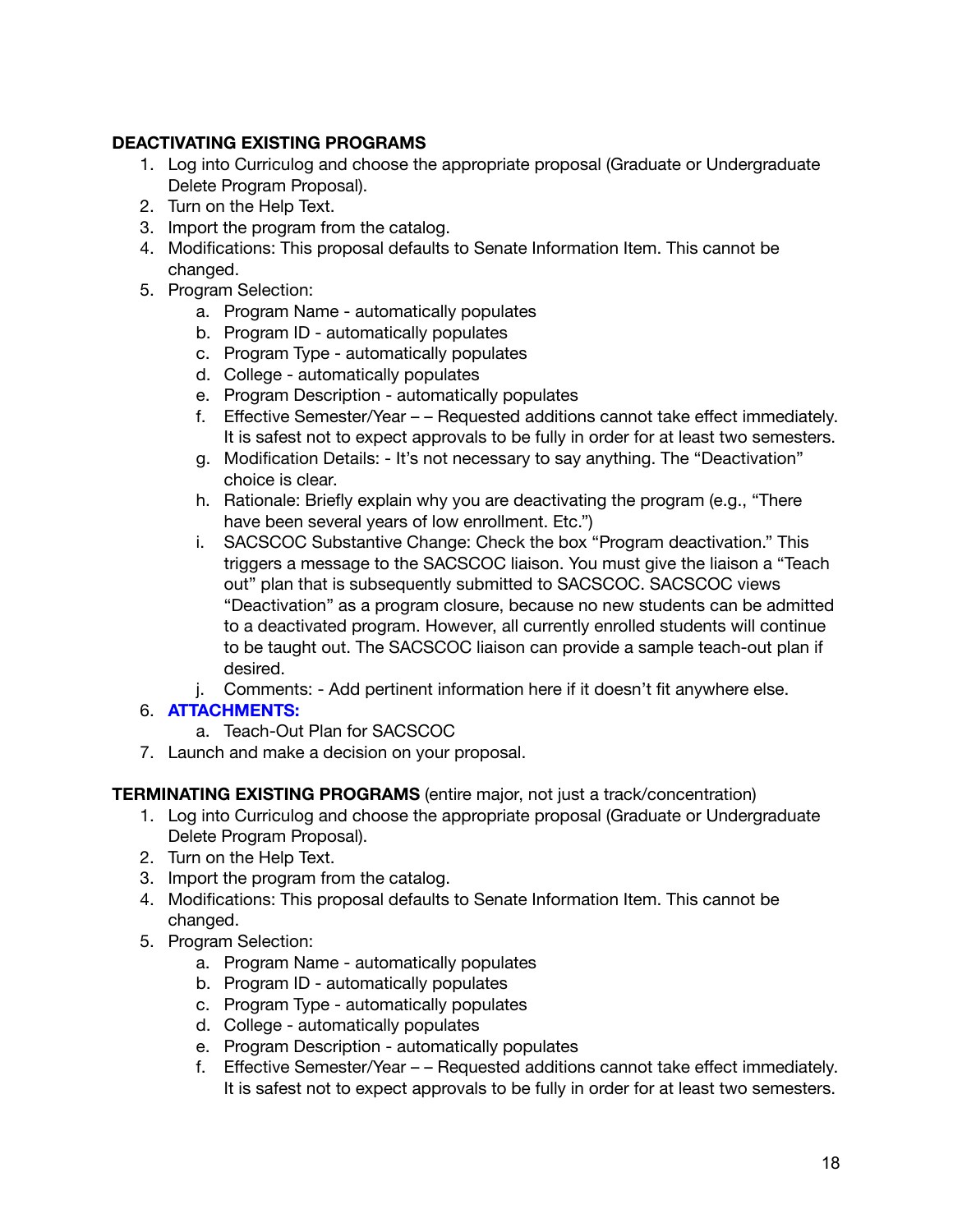- g. Modification Details: It's not necessary to say anything. The "Termination" choice is clear.
- h. Rationale: Briefly explain why you are terminating the program (e.g., "There are no students remaining in the program. It has been deactivated for three years.")
- i. SACSCOC Substantive Change: Check the box "None of these apply."
- j. Comments: Add pertinent information here if it doesn't fit anywhere else.

#### 6. **ATTACHMENTS**:

- a. Teach-Out Plan for SACSCOC
- b. Curriculum Assessment Map (if impacted)
- c. Assessment Plan (if impacted)
- 7. Launch and make a decision on your proposal.

#### **ADDING NEW DEGREE PROGRAMS**

Talk to the Provost's office before you begin, because there are many factors to consider. A department that wants to add a new program must first submit a BOR Prospectus (7 pages, answers specific BOR questions) to the Provost's office. The Provost's office submits the prospectus to the USG Academic Affairs staff. The prospectus is reviewed by the USG staff and if favorably received, an invitation is sent to the department to submit a full proposal. The BOR approves the full proposal (or not). SACSCOC may or may not require a full proposal after the BOR action is complete. If full SACSCOC review is necessary, add about 6 months to your timeline after the BOR approval.

- 1. Log into Curriculog and choose the appropriate proposal (Graduate or Undergraduate New Program Proposal).
- 2. Turn on the Help Text.
- 3. Fill in all required fields marked with an \*. You will not be able to launch the proposal without completing required fields.
- 4. Program Details:
	- a.
- 5. **ATTACHMENTS:**
	- a. Curriculum Map Assessment
	- b. Assessment Plan
	- c. Program Sheet
	- d. USGBOR One Step Proposal
- 6. Launch and make a decision on your proposal.

#### **FOR ALL OTHER TYPES OF MODIFICATIONS:** Please consult the Shared [Governance](http://www.westga.edu/assetsDept/vpaa/UWG_Shared_Governance_Procedures_for_Modifications_to_Academic_Programs_Final_Adopted_by_the_senate_9March2012.pdf)

[Procedures](http://www.westga.edu/assetsDept/vpaa/UWG_Shared_Governance_Procedures_for_Modifications_to_Academic_Programs_Final_Adopted_by_the_senate_9March2012.pdf) to determine whether your submission should be routed as a Senate action item, Senate information item, or directly to the Provost. Select the appropriate box in Curriculog. If you are unsure how to enter your request into Curriculog, please contact the Provost's Office for assistance before proceeding.

#### **REMINDERS FOR APPROVERS**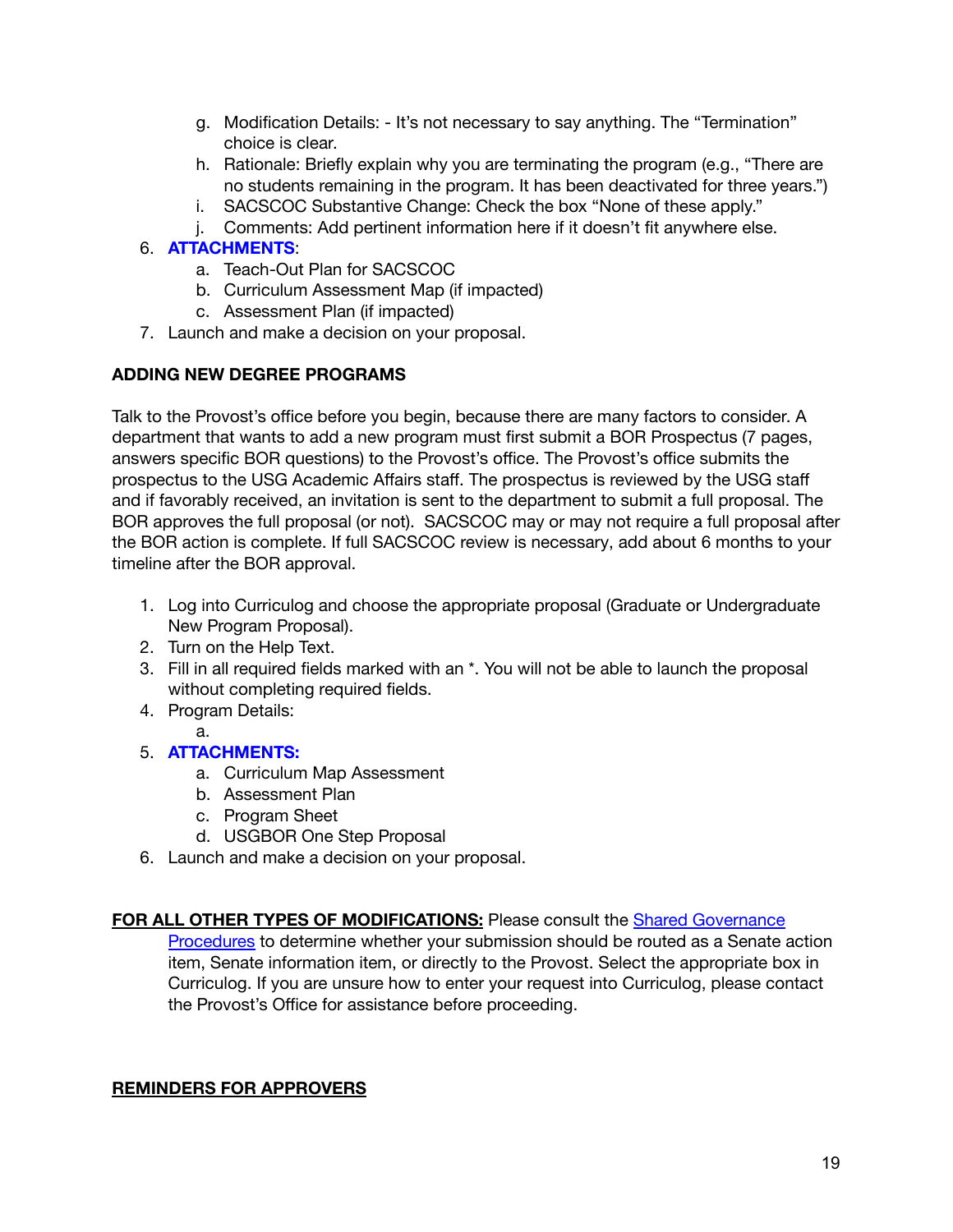Curriculog serves as UWG's official record for course and program changes. For this reason, it is **very important** that all information submitted be accurate. Before approving submissions, please review them carefully and **have any errors corrected before the item proceeds to the next level** in order to help the process run more smoothly.

Some **examples of common errors** that approvers should check for:

- 1. Syllabi with incorrect course numbers (often occurs when a course was previously taught as a special topics course) or missing Common [Language](http://www.westga.edu/assetsDept/vpaa/Common_Language_for_Course_Syllabi.pdf) for Course Syllabi, or learning outcomes/objectives.
- 2. Incorrect selection of shared governance process route. (When in doubt, consult the UWG Shared [Governance](http://www.westga.edu/assetsDept/vpaa/UWG_Shared_Governance_Procedures_for_Modifications_to_Academic_Programs_Final_Adopted_by_the_senate_9March2012.pdf) Procedures.)
- 3. Program sheets with incorrect information (credits that don't add up correctly, etc.)
- 4. Modifications of course numbers: should be done as a course addition and then deletion.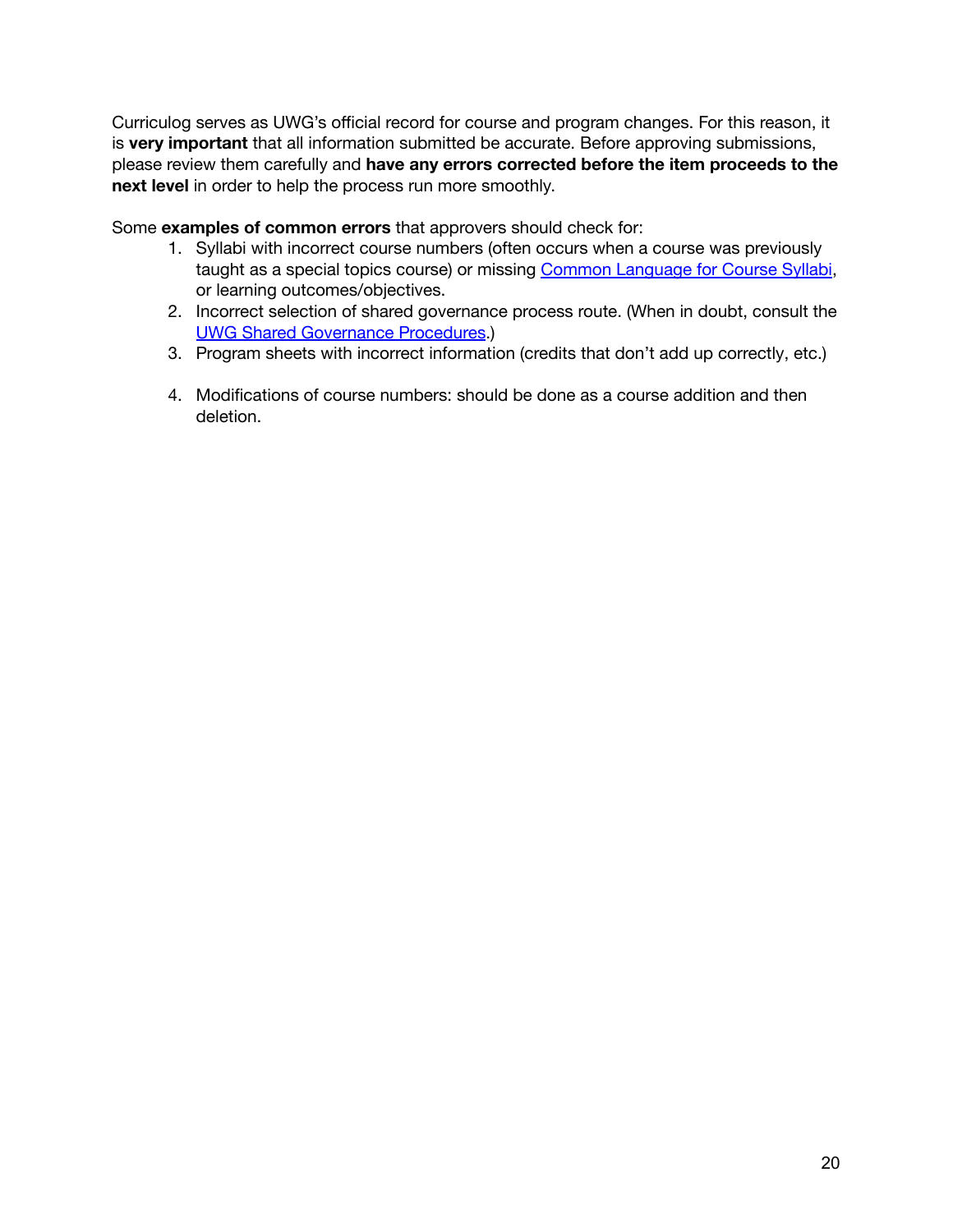## Terminology/Icon Guide

| <b>ICON</b> | WHY IS IT USED?                                                                                                                                | <b>WHERE IS IT LOCATED?</b>                                                            |
|-------------|------------------------------------------------------------------------------------------------------------------------------------------------|----------------------------------------------------------------------------------------|
| 扫           | View Summary - this will bring up a summary of<br>the proposal and the workflow.                                                               | <b>Proposal listing. Viewable</b><br>when you hover over a<br>proposal.                |
| п           | View Proposal - this will open up the proposal<br>but editing is not possible.                                                                 | Proposal listing. Viewable<br>when you hover over a<br>proposal.                       |
| ß           | Edit Proposal - this will open up your proposal<br>for editing.                                                                                | Proposal listing. Viewable<br>when you hover over a<br>proposal.                       |
| x           | Delete - this will delete an unlaunched proposal.                                                                                              | <b>Proposal listing. Viewable</b><br>when you hover over a<br>proposal.                |
| ⋈           | Email - this will let you send a message about<br>the proposal (with link) to specified users.                                                 | <b>Proposal listing. Viewable</b><br>when you hover over a<br>proposal.                |
| ☆           | Watch Proposal - this will add the proposal to<br>your Watch List.                                                                             | Proposal listing. Viewable<br>when you hover over a<br>proposal.                       |
| Ó           | Workflow Status - a mark inside the circle<br>indicates that level has made a decision (green<br>check mark is approved, red "X" is rejected). | Proposal listing and when the<br>proposal is opened, it is on<br>the upper right side. |
| o           | New Proposal - this will open a list of proposal<br>form options (aka approval processes).                                                     | New Proposal" - above<br>proposal listing.                                             |
| 冒           | Preview Proposal Form - before starting a<br>proposal, you can use this to look at the form.                                                   | In the list of proposal form<br>options. Viewable when                                 |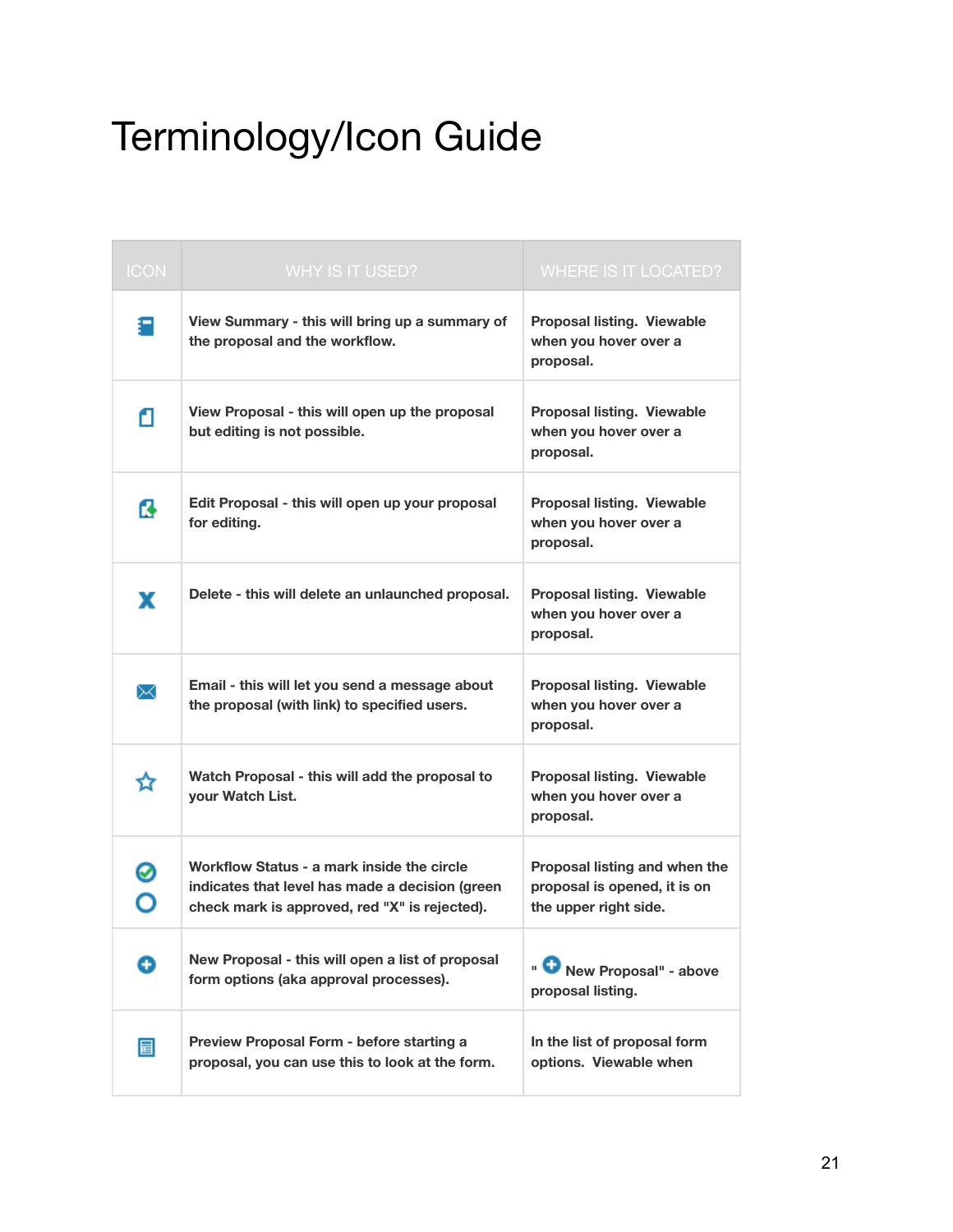|   |                                                                                                                                                                                            | hovering over each proposal<br>form.                                                                                   |
|---|--------------------------------------------------------------------------------------------------------------------------------------------------------------------------------------------|------------------------------------------------------------------------------------------------------------------------|
|   | Start Proposal - this will start a proposal.                                                                                                                                               | In the list of proposal form<br>options. Viewable when<br>hovering over each proposal<br>form.                         |
| A | Show Help Text - turns on additional tips and<br>information above the form fields.                                                                                                        | Top middle of proposal form.                                                                                           |
| ω | Add Item - lets you select from a menu.                                                                                                                                                    | " Add Item" - on several<br>fields throughout proposal<br>form.                                                        |
| o | Expand - displays all the choices within a<br>hierarchy item                                                                                                                               | <b>Custom route participant</b><br>menu.                                                                               |
| Δ | Print Proposal - this will print out the proposal.                                                                                                                                         | Top middle of proposal form.                                                                                           |
|   | Toggle - this will toggle between a split screen<br>form and a full width form.                                                                                                            | Top middle of proposal form.                                                                                           |
|   | Import - this will import course/program<br>information from the current catalog into the<br>proposal.                                                                                     | Upper left side of proposal<br>form.                                                                                   |
|   | Impact Report - this will run an impact report<br>that you can copy and paste into the impact<br>report field question.                                                                    | Upper left side of proposal<br>form.                                                                                   |
|   | Launch - this will launch the workflow and start<br>track changes. You (the originator) are the first<br>step in the workflow and need to 'approve' the<br>proposal before it can advance. | Upper left side of proposal<br>form.                                                                                   |
|   | Discussion - area where you can see the<br>comments on a proposal and display user<br>tracking ("Show current with markup").                                                               | First icon on upper right side<br>of proposal form. If form is<br>toggled to full-width you will<br>not see this icon. |